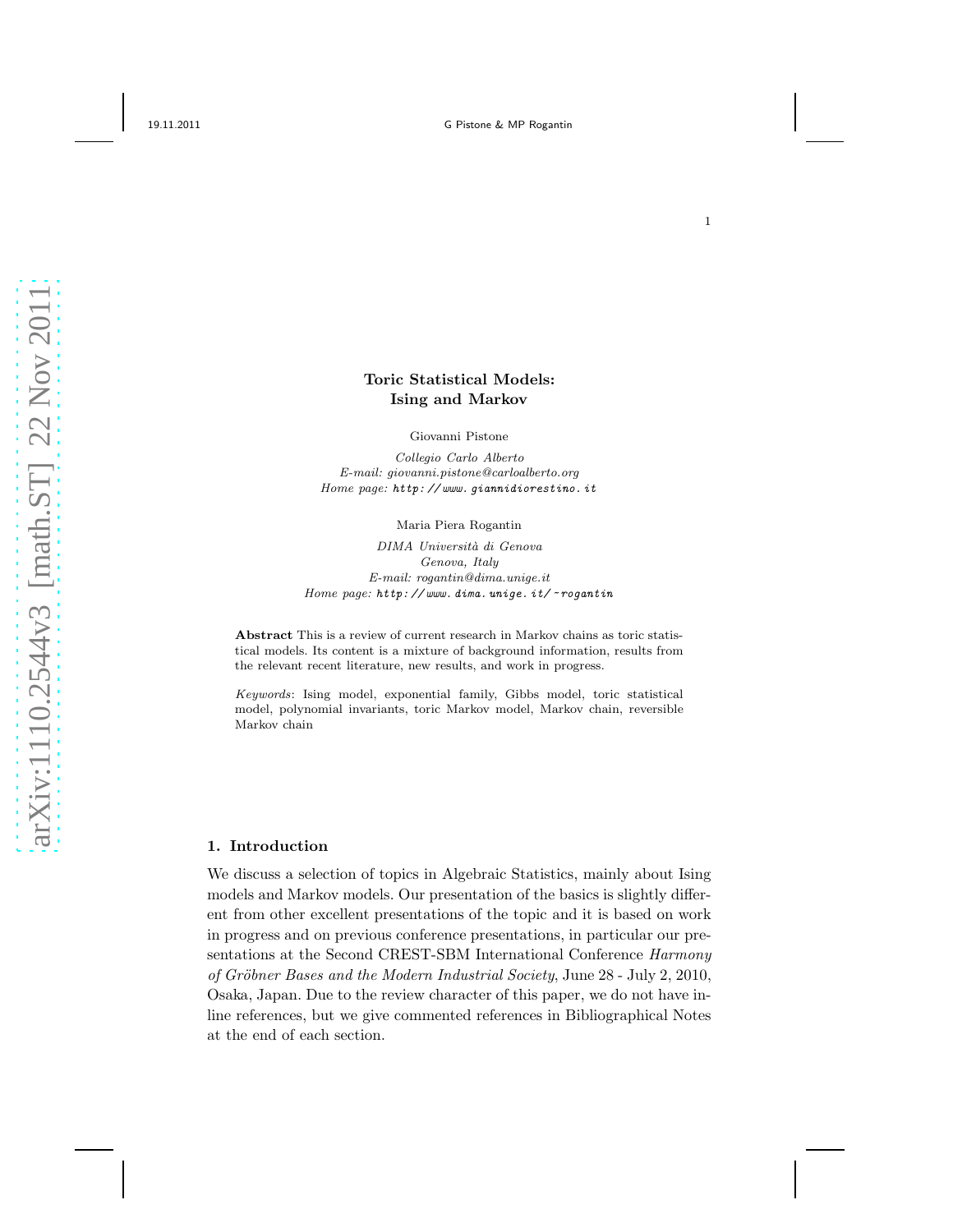### 2. Lattice exponential families

Our introductory example is the Ising model from Statistical Physic. Given an undirected graph without loops  $(V, \mathcal{E})$  we consider a collection  $X_v$  of  $\pm 1$ -valued random variables on the finite sample space  $(\mathcal{X}, \mu)$ . For each edge  $\overline{vw} = e \in \mathcal{E}$ , the  $\pm 1$ -valued random variable  $X_e = X_v X_w$  is called an interaction. The exponential family of densities

$$
p_{\theta} = \exp\left(\sum_{v \in V} \theta_v X_v + \sum_{e \in \mathcal{E}} \theta_e X_e - \psi(\theta)\right), \quad \theta = (\theta_V, \theta_{\mathcal{E}}) \in \mathbb{R}^V \times \mathbb{R}^{\mathcal{E}}, \tag{1}
$$

is the Ising model. The densities are taken with respect to the reference measure  $\mu$ , hence

$$
\psi(u) = \log \left( \int_{\mathcal{X}} \exp \left( \sum_{v \in V} \theta_v X_v + \sum_{e \in \mathcal{E}} \theta_e X_e \right) d\mu \right) .
$$

It is possible to describe the Ising model in a differentiable manifold, that is without reference to any specific chart, by saying that Eq. (1) is a special parameterization of the set of all strictly positive probability densities p such that

$$
\log p \in \mathcal{V} = \text{Span}\left(1; X_v \colon v \in V; X_e \colon e \in \mathcal{E}\right). \tag{2}
$$

However, the Ising model has an extra special feature, namely the socalled *canonical statistics*, i.e. the linear basis of  $V$  which is used to obtain the parameterization in Eq.  $(1)$ , are *integer valued* random variables. We call a model of this type a lattice exponential family LEF. It is always possible to parameterize a LEF with nonnegative and non strictly positive canonical statistics. For example, in the Ising model we can use the binary variables  $A_v = (1 - X_v)/2$ ,  $v \in V$ , and  $A_{\overline{vw}} = A_v \text{ XOR } A_w = A_v + A_w$  $A_vA_w$ ,  $\overline{vw} \in \mathcal{E}$ , to get the same model in a different parameterization:

$$
p_{\beta} = \exp\left(\sum_{v \in V} \beta_v A_v + \sum_{e \in \mathcal{E}} \beta_e A_e - \bar{\psi}(\beta)\right) ,\qquad (3)
$$

with the obvious change of parameters  $\theta \to \beta$ ,  $\psi \to \bar{\psi}$ . It should be noted that  $X_v = (-1)^{A_v}$  and  $X_e = X_v X_w = (-1)^{A_v + A_w} = (-1)^{A_e}$ . In fact, the re-coding is actually the character group  $\mathbb{Z}_2 \ni a \mapsto (-1)^a \in \{+1, -1\} \in \mathbb{C}$ .

In Statistical Physics, a model as in Eq. (3) is called Gibbs (or Boltzmann-Gibbs) model. The interest of nonnegative but nonpositive canonical statistics appears in the discussion of the limit case where some of the  $\beta$ 's tend to  $-\infty$ . In such a case a limit distribution with smaller support is obtained.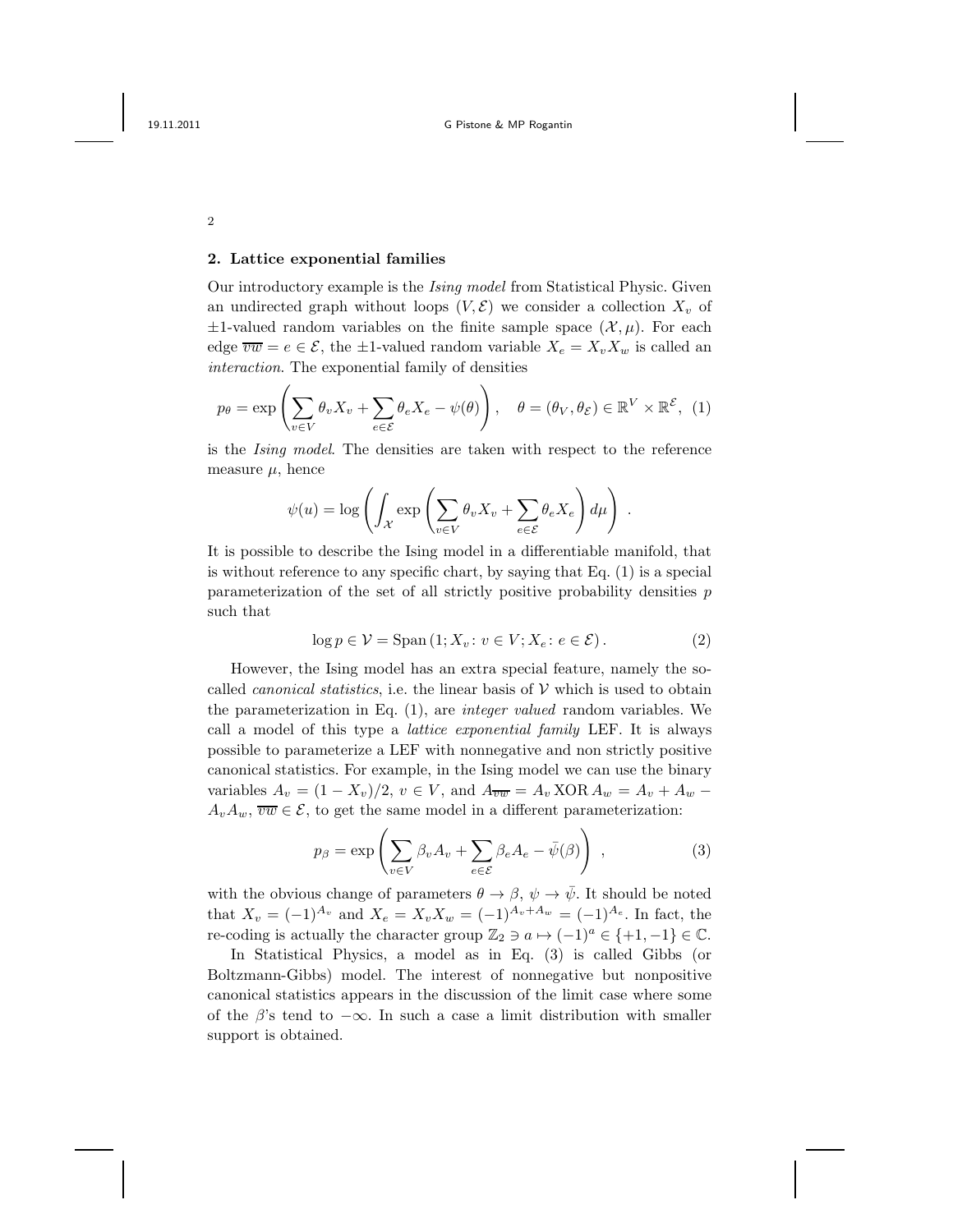Another parameterization of interest is obtained, by taking in Eq. (3) the nonlinear transformation  $t_v = e^{\beta_v}$ ,  $v \in V$ ,  $t_e = e^{\beta_e}$ ,  $e \in \mathcal{E}$ , to get the monomial form

$$
p_t \propto \prod_{v \in V} t_v^{A_v} \prod_{e \in \mathcal{E}} t_e^{A_e}.
$$
 (4)

Let us make a second remark. The random variable  $\log p$  belongs to the vector space  $V$  generated by the constants and the canonical statistics if, and only if, it is orthogonal in  $\mathbb{R}^{\mathcal{X}}$  to each random variable K in the orthogonal space  $\mathcal{V}^{\perp}$ . In other words, a density p belongs to the model of Eq. (3) for some  $\beta$ , or to the model in Eq. (4) for some t, if, and only if, the equation

$$
0 = \sum_{x \in \mathcal{X}} \log p(x) K(x) = \log \left( \prod_{x \in \mathcal{X}} p(x)^{K(x)} \right) , \qquad (5)
$$

holds for all  $K$  such that

$$
\sum_{x \in \mathcal{X}} A_v(x) K(x) = 0, v \in V, \quad \sum_{x \in \mathcal{X}} A_e(x) K(x) = 0, e \in \mathcal{E}.
$$

By considering the positive and negative part,  $K = K_{+} - K_{-}$ , Eq. (5) can be written as

$$
\prod_{x \in \mathcal{X}} p(x)^{K_+(x)} = \prod_{x \in \mathcal{X}} p(x)^{K_-(x)}.
$$
 (6)

This argument is true for all exponential families. In particular, in the lattice case, it is possible to find a vector basis of the orthogonal space whose elements  $K$  are all integer valued. As a consequence, Eq.  $(4)$  and Eq. (6) are both polynomials with indeterminates  $p(x)$ ,  $x \in \mathcal{X}$ ,  $t_v$ ,  $v \in V$ , and  $t_e, e \in \mathcal{E}$ . The binomials in Eq. (6) are the *polynomial invariants* of the LEF model.

In the Ising model it is easy to find a linear basis of the orthogonal space, namely the set  $\mathcal J$  of all interactions  $X_J = \prod_{v \in J} X_v$ ,  $J \subseteq V$ , which are not included in the model itself.

We turn now to the study of statistical models of the special monomial type of Eq. (4). Many cases could support this approach, but in our view the basic one is the following: in Eq.  $(2)$  the probability p is assumed to be strictly positive, while both Eq. (4) and Eq. (6) make sense when  $p(x) = 0$ at some  $x \in \mathcal{X}$ .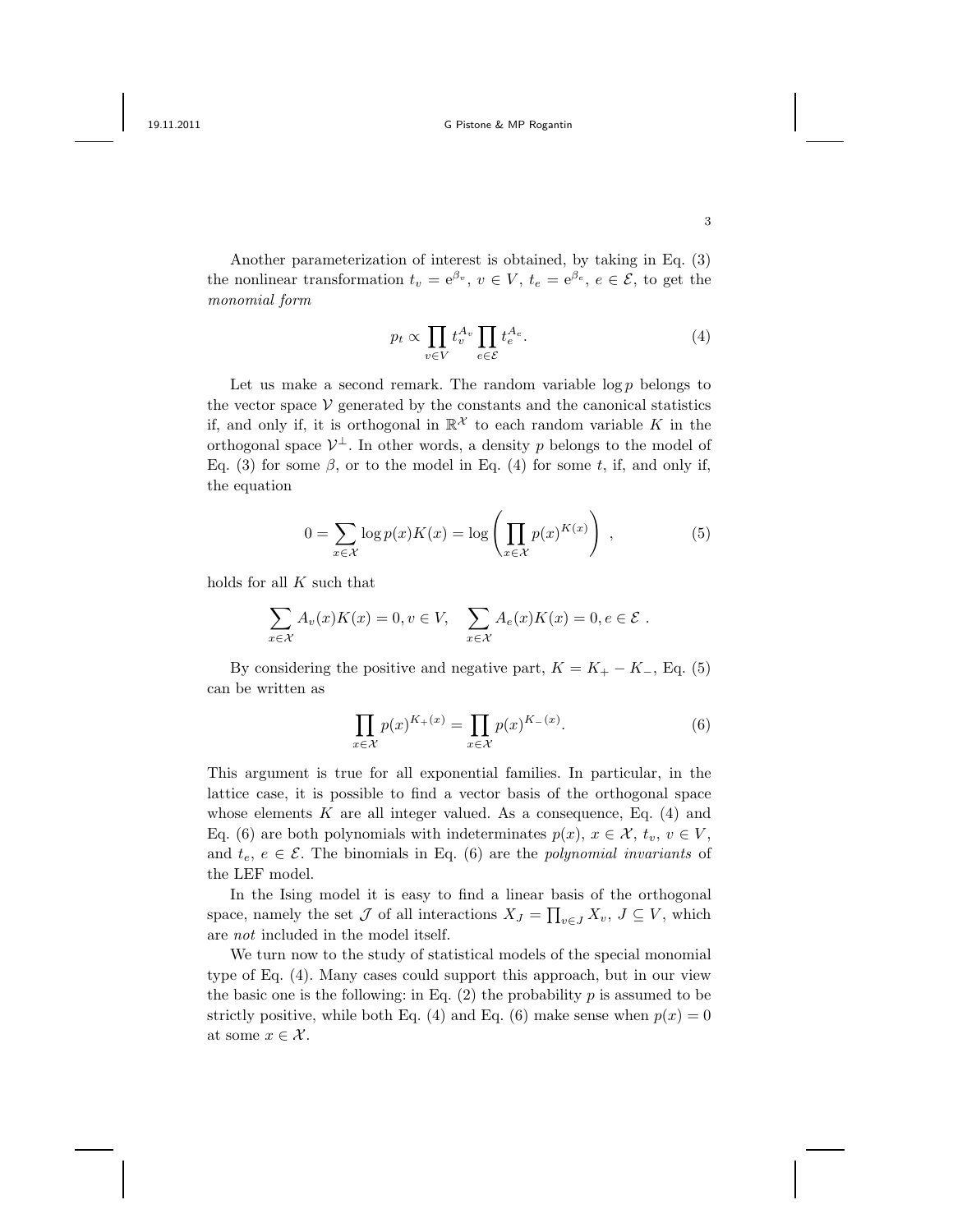## Notes

The Ising model is named after the physicist Ernst Ising (1900-1998) and is the basic mathematical model for ferromagnetism. We do not discuss at all its applications to Statistical Physics, where in fact special cases are considered, see e.g.<sup>1</sup> The unifying concept of exponential family was fully developed in the classical monograph by Barndorff-Nielsen;<sup>2</sup> a recent exposition of its multiple applications is the review by Wainwright and Jordan.<sup>3</sup> The importance of a parameter free and geometrical approach was discovered by  $Cenqov<sup>4</sup>$  and evolved into what is now called nonparametric Information Geometry, see the seminal papers by Phil Dawid<sup>5,6</sup> and the functional version by Pistone and Sempi.<sup>7</sup> The algebraic approach emerged in the 90's. It was first outlined in a monograph by Pistone, Riccomagno and Wynn<sup>8</sup> and fully developed in a paper by Geiger, Meek and Sturmfels.<sup>9</sup> Currently there is an extensive literature—tagged Algebraic Statistics—we will refer to in the following sections.

### 3. A-model

We work on a finite sample space  $\mathcal X$  with reference measure  $\mu$ . We consider an nonnegative integer *model matrix*  $A \in \mathbb{Z}_{\geq}^{m+1, \mathcal{X}}$  representing  $m+1$  random variables  $A_i$ ,  $i = 0, 1, ..., m$ . The elements of the matrix A are denoted by  $A_i(x)$ ,  $i = 0...m$ ,  $x \in \mathcal{X}$ . We assume the row  $A_0$  to be the constant 1. The x-column of A, say  $A(x)$ , is a multi-exponent of the monomial term

$$
t^{A(x)} = t_0 t_1^{A_1(x)} \cdots t_m^{A_m(x)}.
$$
 (7)

Definition 3.1 (A-model). The monomial model of the model matrix A (briefly, the A-model) is defined as follows.

(1) The unnormalized probability densities of the A-model are of the form

$$
q(x;t) = t^{A(x)}, \quad x \in \mathcal{X},
$$

for all  $t \in \mathbb{R}^{m+1}_{\geq}$  such that  $q(\cdot; t)$  is not identically zero. (2) The probability densities with respect to  $\mu$  in the A-model are

$$
p(x;t) = q(x;t)/Z(t), \quad Z(t) = \sum_{x \in \mathcal{X}} q(x;t)\mu(x).
$$

(3) If  $t > 0$ ,  $\beta = \log t$  and  $q(x; \beta) = \exp(\beta \cdot A(x))$ , i.e. the interior of the A-model is a LEF in the parameters  $\beta$ .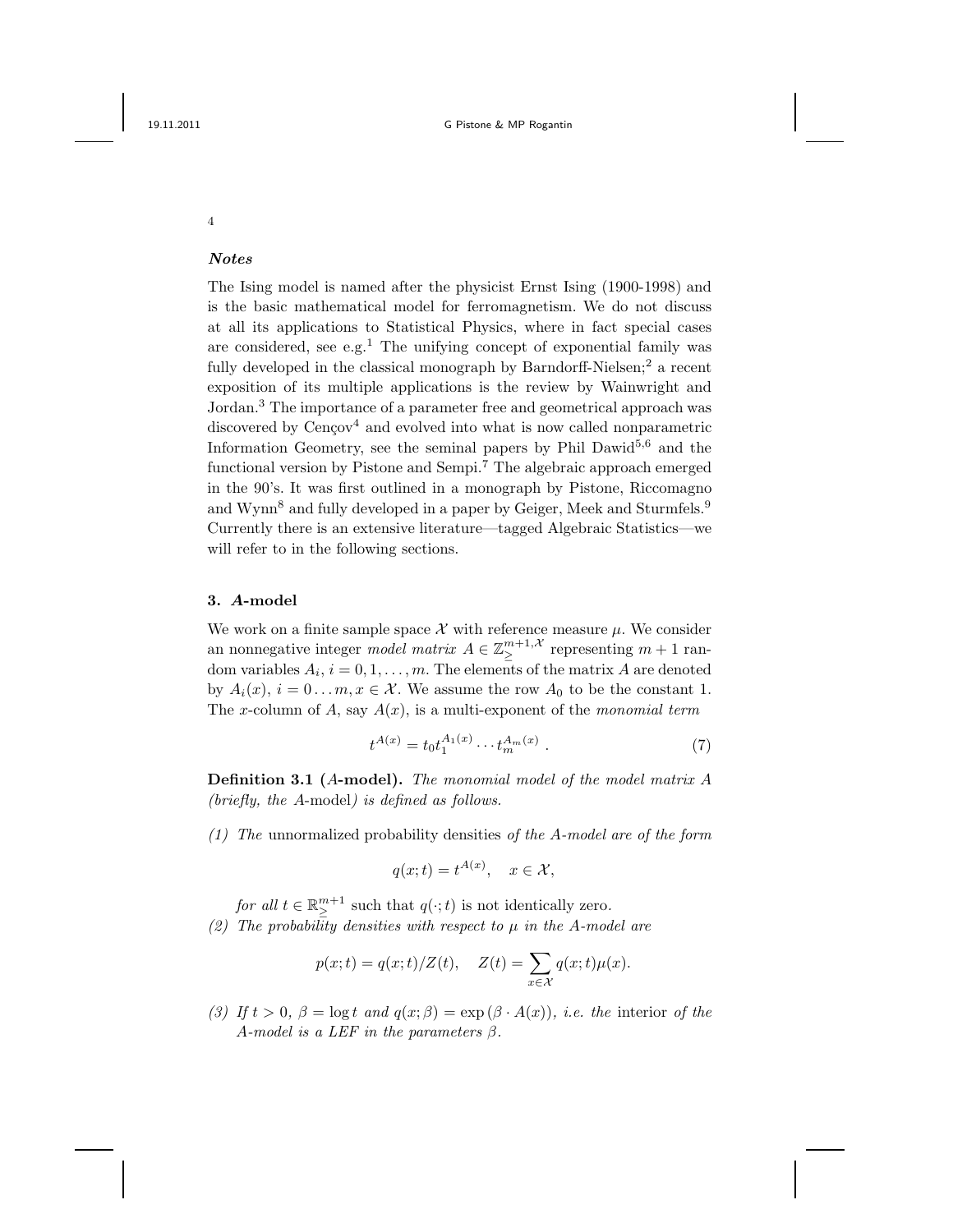The probability density does not depend on  $t_0$ , so that we usually drop the  $t_0$  parameter:

$$
p(x; t_1, \dots, t_m) = \frac{t_1^{A_1(x)} \cdot t_m^{A_m(x)}}{\sum_{x \in \mathcal{X}} t_1^{A_1(x)} \cdots t_m^{A_m(x)} \mu(x)} .
$$
 (8)

However, it is useful to keep it in the notation of the unnormalized density which is a *projective* object.

The product  $t_1^{A_1(x)} \cdots t_m^{A_m(x)}$  is strictly positive for  $t_i > 0, i = 1, \ldots, m$ , and it is identically zero for  $t_i = 0$  if  $A_i(x) > 0$  for all  $x \in \mathcal{X}$ . If a row  $A_i$  is not strictly positive, then the unnormalized density is defined for all t in the face  $\{t_i = 0\}$  of the positive quadrant  $\mathbb{R}^{m+1}_{\geq}$ . This face parameterizes an  $A^i$ -model with all parameters but  $t_i$  and sample space  $\mathcal{X}^i = \{x \in \mathcal{X} : A_i(x) = 0\}, A^i$  being the submatrix of A obtained deleting the *i*-th row and all the columns x such that  $A_i(x) > 0$ . A similar argument applies to the case where  $A_i(x) + A_j(x) = 0$  for at least one  $x \in \mathcal{X}$ .

Let us discuss the identifiability of the interior of an A-model by deriving a confounding equation.

**Proposition 3.1.** Two parameter's values  $s, t \in \mathbb{R}^m$  are such that  $p_s = p_t$ if, and only if,

$$
(\log(t_i/s_i) : i = 0, 1, ..., m) \in e_0 + \ker A^T, \quad e_0 = (1, 0, ..., 0) .
$$
 (9)

**Proof.** Denote by Z the normalizing constant. Then  $p_t = p_s$  if, and only if,

$$
Z(s)t^{A(x)} = Z(t)s^{A(x)}, \quad x \in \mathcal{X},
$$

hence

$$
\sum_{i=0}^{m} (\log t_i - \log s_i) A_i(x) = \log Z(t) - \log Z(s), \quad x \in \mathcal{X}.
$$

If we define  $\delta_i = (\log t_i - \log s_i)/(\log Z(t) - \log Z(s))$ , then  $\delta^T A = 1$ . As the first column of  $A$  is 1, the first vector of the canonical basis satisfies  $e_0^T A = 1$ , so that the confounding equation is Eq. (9).  $\Box$ 

Let be given two matrices  $A \in \mathbb{Z}_{\geq}^{m+1,\mathcal{X}}$  and  $B \in \mathbb{Z}_{\geq}^{n+1,\mathcal{X}}$ . When the interior of the A-model does represent the same statistical model as the interior on the B-model?

Proposition 3.2. The interiors of the A-model and the B-model coincide if, and only if,  $RowSpan A = RowSpan B$ .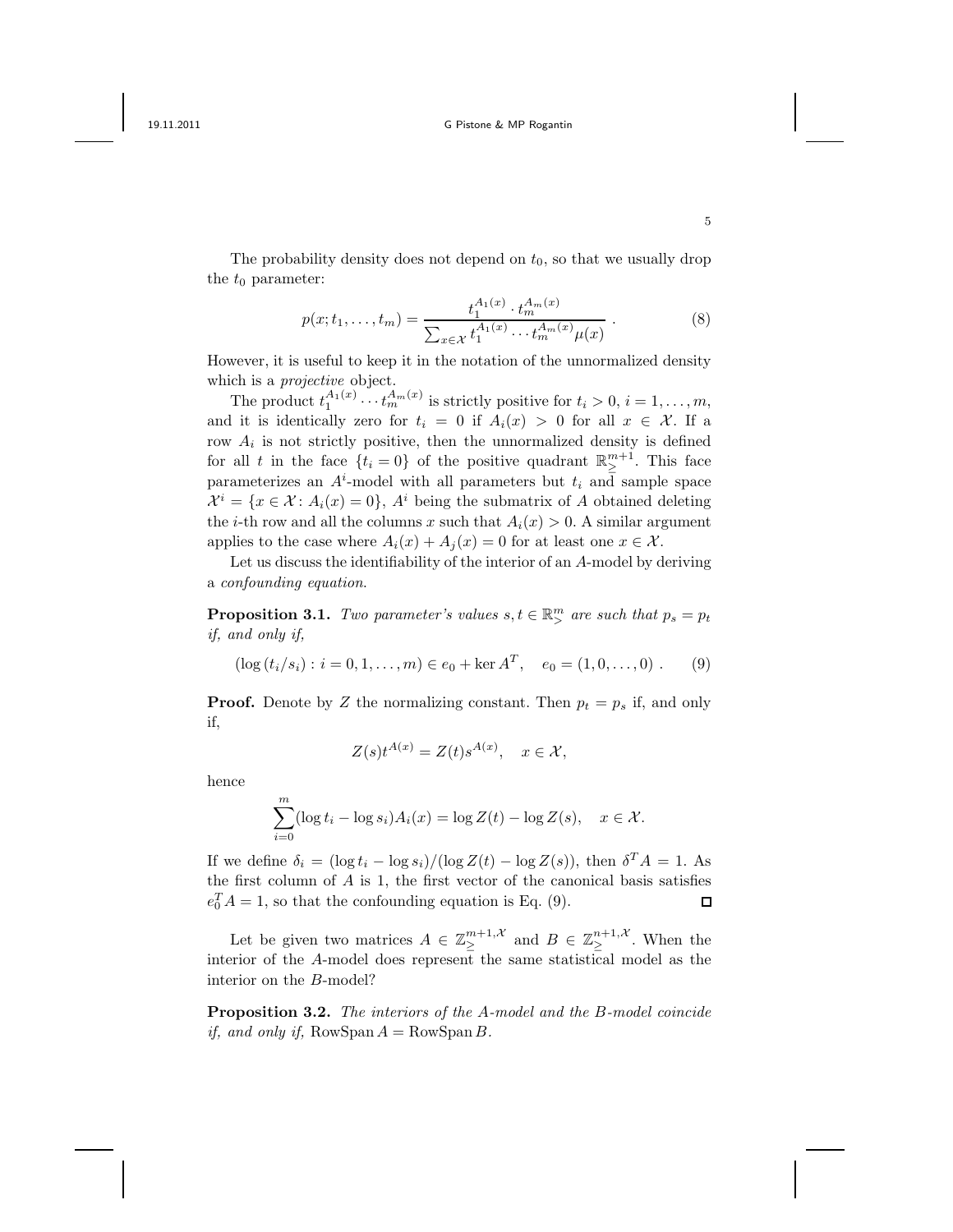**Proof.** Assume that for  $t > 0$  and  $s > 0$  there is a positive constant c such that

$$
t^{A(x)} = cs^{B(x)}, \quad x \in \mathcal{X}.
$$
 (10)

It follows that  $\sum_{i=0}^{m} \log t_i A_i(x) = \log c + \sum_{j=0}^{n} \log s_j B_j(x)$ .  $\Box$ 

It is relevant to note that the equivalence of the interiors does not imply the equivalence of the borders, as the following example shows. This topic is discussed in the next Section.

The simplest example of A-model is the Binomial $(n, p)$  with state space  $\mathcal{X} = \{0, 1, 2, 3, \dots, n\}$ , measure  $\mu(x) = \binom{n}{x}$ , model matrix

$$
A = \begin{bmatrix} 0 & 1 & 2 & 3 & \cdots & n \\ 0 & 1 & 1 & 1 & 1 & \cdots & 1 \\ 0 & 1 & 2 & 3 & \cdots & n \end{bmatrix},
$$

unnormalized density  $q(x; t_0, t_1) = t_0 t_1^x$ , and density  $p(x; t_1) = t_1^x/(1 + t_1)^n$ ,  $x = 0, 1, \ldots, n$  and  $t_1 \geq 0$ .

A second monomial model with the same interior has model matrix

|                                                                                                                                              |  |  | 0 1 2 $\cdots$ $n-1$ n |  |
|----------------------------------------------------------------------------------------------------------------------------------------------|--|--|------------------------|--|
|                                                                                                                                              |  |  |                        |  |
| $B = \begin{bmatrix} 0 & 1 & 1 & 1 & \cdots & 1 & 1 \\ 0 & 1 & 2 & \cdots & n-1 & n \\ 2 & n & n-1 & n-2 & \cdots & 1 & 0 \end{bmatrix} \,,$ |  |  |                        |  |
|                                                                                                                                              |  |  |                        |  |

unnormalized density  $q(x; t_0, t_1, t_2) = t_0 t_1^x t_2^{n-x}$ , and density  $p(x; t_1, t_2) =$  $t_1^x t_2^{n-x}/(t_1+t_2)^n$ ,  $t_1, t_2 \geq 0$ .

The Gibbs model in Eq. (3) with state space  $\mathcal{X} = \{+1, -1\}^V$  has a model matrix whose rows are indexed by  $0, V, \mathcal{E}$  and entries  $A_0(x) = 1$ ,  $A_v(x) = (1-x_v)/2, A_{\overline{vw}}(x) = 3/4 - x_v/4 - x_w/4 - x_vx_w/4.$ 

In some applications the statistical model is further constrained. We consider here two types of contrains: linear constrains on the probability densities and linear contrains on the parameters of the monomial model.

In the first case a matrix  $C \in \mathbb{Z}^{k,n}$  is given and the statistical model is  $q(x;t) = t^{A(x)}$ , restricted to all t's such that  $\sum_{x \in \mathcal{X}} C_i(x) q(x;t) = 0$ ,  $i = 1, \ldots, k$ . In the second case the parameters t are constrained by a linear variety. In general, the constrained statistical model is not anymore an A-model. Instead, it is an instance of a curved exponential family.

#### Notes

The term A-model was first used in the seminal paper by Geiger, Meek and Sturmfels.<sup>9</sup> It is currently of general use, but unfortunately the definition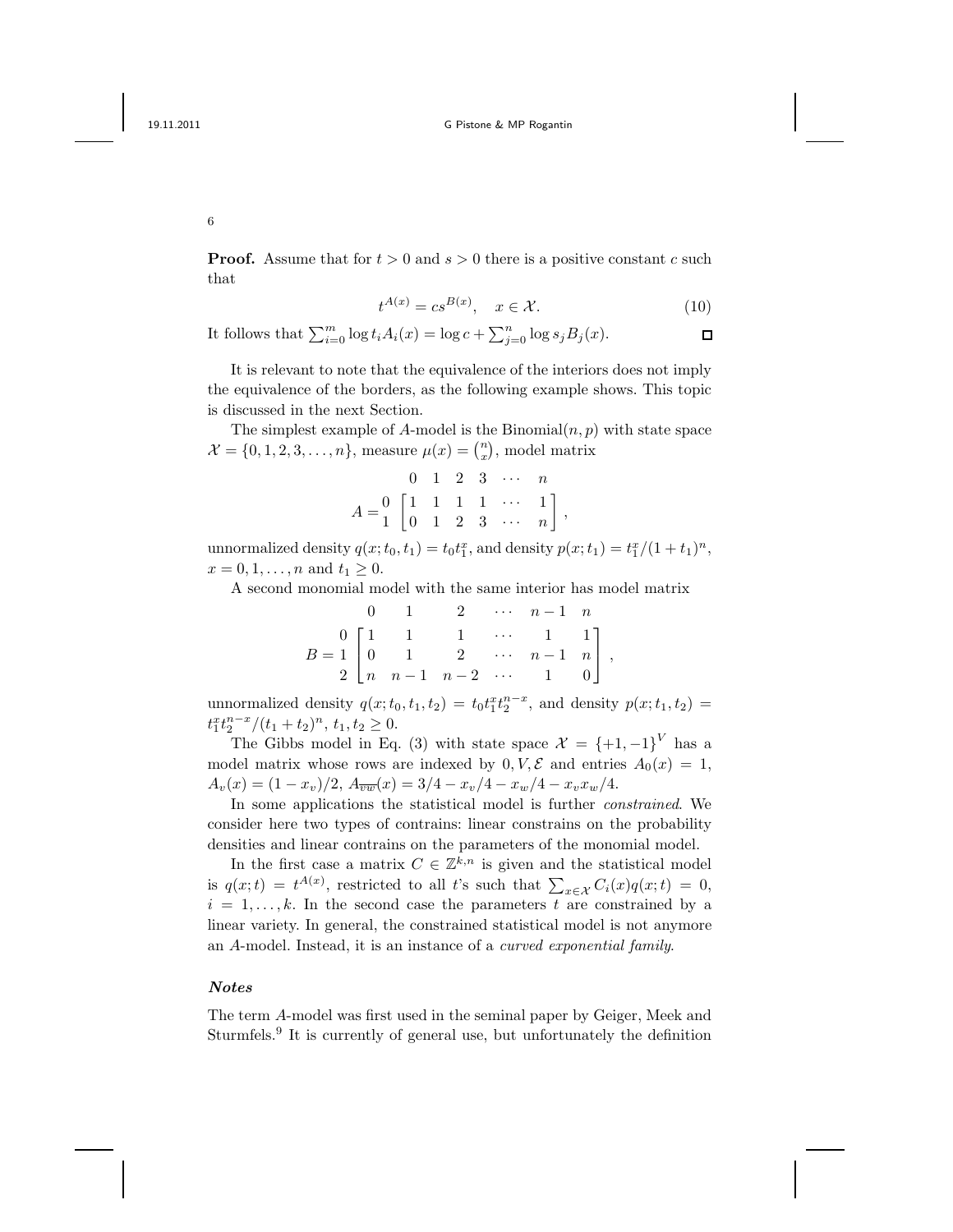has been adapted by various authors to their special needs. For example, the original paper assumes the column sums to be constant, which we do not. A further (small) issue comes from the presentation of the matrix  $A$ : in the statistical literature the model matrix has sample points as rows, while the algebraic literature takes sample points as columns. The geometry of curved exponential families was first discussed by Efron.<sup>10</sup>

#### 4. Toric ideals and the closure of the A-model

The kernel of the ring homomorphism from  $\mathbb{Q}[q(x): x \in \mathcal{X}]$  to  $\mathbb{Q}[t_0, \ldots, t_m]$ defined by  $q(x) \mapsto t^{A(x)}$ ,  $x \in \mathcal{X}$ , is the toric ideal of A, I(A). It is a prime ideal generated by binomials

$$
\prod_{x \colon k(x) > 0} q(x)^{k^+(x)} - \prod_{x \colon k(x) < 0} q(x)^{k^-(x)},\tag{11}
$$

with  $k \in \mathbb{Z}^{\mathcal{X}} \cap \text{ker } A$ , hence there exists a finite generating set of binomials. The polynomials in Eq. (11) are the polynomial invariants of the A-model and all its unnormalized densities belong to the intersection of the variety of the toric ideal with  $\mathbb{R}^{\mathcal{X}}_{\geq}$ . Because of the assumption  $A_0 = 1$ , we have  $\sum_{x \in \mathcal{X}} k(x) = 0$ , so that the binomials in Eq. (11) are homogeneous polynomials. Hence all densities  $p_t = q_t/Z(t)$  in the A-model belong to the ideal generated by the same binomial equations.

In fact, more is true.

Proposition 4.1. The intersection of the A-variety with the probability simplex is the closure of the A-model.

We discuss below a slightly different version of this basic result.

Let  $B$  be a model matrix such that the  $A$ -model and the  $B$ -model are equal in the interior of the parameter space. Each row of  $B$  belongs to the set  $\mathbb{Z}_\geq^\mathcal{X} \cap \mathrm{Row}\mathrm{Span}\, A$ . This set is closed under vector sum and has a unique minimal generating set, which is called Hilbert basis. Each vector in the Hilbert basis is nonnegative and, because of the minimality, has at least one zero. Let H be a matrix with margins  $\{1, \ldots, h\} \times \mathcal{X}$ , whose rows are the vectors of the Hilbert basis.

### Proposition 4.2.

- (1) The H-model is the closure of the A-model, i.e. each density in the H-model is a limit of a sequence in the A-model.
- (2) Setting  $t_j = 0$  in the H-model, we obtain a limit  $H^j$ -model whose support is  $\mathcal{X}_i = \{x \in \mathcal{X} : H_i(x) = 0\}.$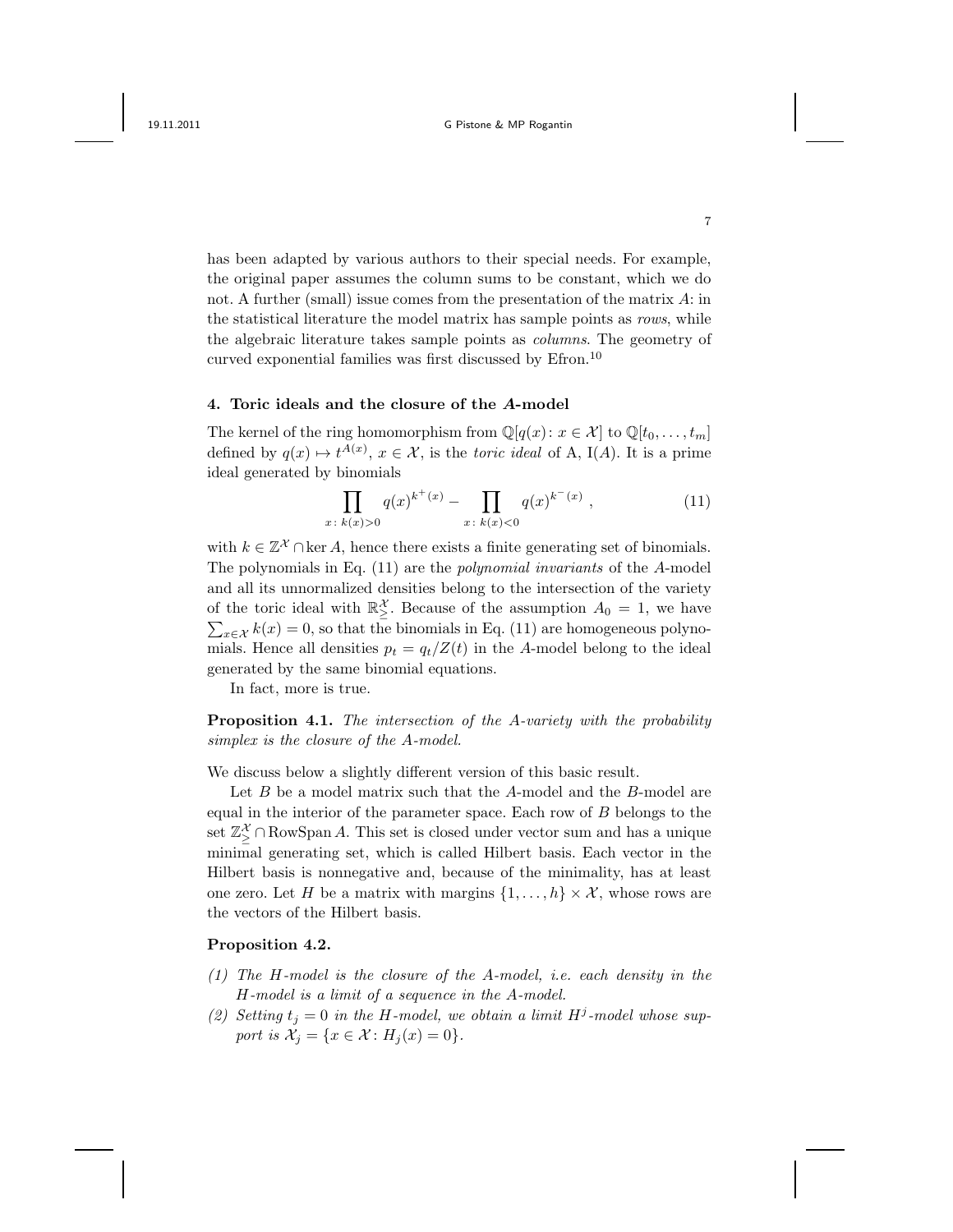(3) The H<sup>j</sup>-model on  $\mathcal{X}_j$  is the H-model conditioned to  $\mathcal{X}_j$ .

It should be noted that the H-model in the previous proposition is possibly non minimal among models with the closure property in Item (1). A basis producing a minimal representation of all limits is called a circuit basis. If the Hilbert basis is boolean, then it is also a minimal description of the border.

When the model is constrained, the admissible limits are obtained by intersecting the constrains with the faces of the nonnegative quadrant. This is discussed in the following examples.

#### 4.1. Example: the binomial

The integer kernel of  $A = \begin{bmatrix} 1 & 1 & 1 & 1 & 1 \\ 0 & 1 & 2 & 3 & 4 & 5 \end{bmatrix}$  is Q-generated by the rows of

$$
K = \begin{bmatrix} 1 & -2 & 1 & 0 & 0 & 0 \\ 0 & 1 & -2 & 1 & 0 & 0 \\ 0 & 0 & 1 & -2 & 1 & 0 \\ 0 & 0 & 0 & 1 & -2 & 1 \end{bmatrix},
$$

and the corresponding binomials are

$$
q(0)q(2) - q(1)^2, q(1)q(3) - q(2)^2, q(2)q(4) - q(3)^2, q(3)q(5) - q(4)^2.
$$

The Hilbert basis of RowSpan A is  $H = \begin{bmatrix} 0 & 1 & 2 & 3 & 4 & 5 \\ 5 & 4 & 3 & 2 & 1 & 0 \end{bmatrix}$  and hence  $q(x; t_0, t_1, t_2) = t_0 t_1^x t_2^{5-x}.$ 

The admissible defective supports for limits are  $\{0\}$  and  $\{5\}$ . Assume we add the constrain  $p(0) = p(5)$ , i.e. the constrain matrix  $(1, 0, 0, 0, 0, -1)$ . In monomial form the constrain is  $t_1^0 t_2^{5-0} = t_1^5 t_2^{5-5}$ , i.e.  $t_1 = t_2$ . This constrain happens to be a binomial, and the constrained model reduces to a single distribution, namely the uniform distribution.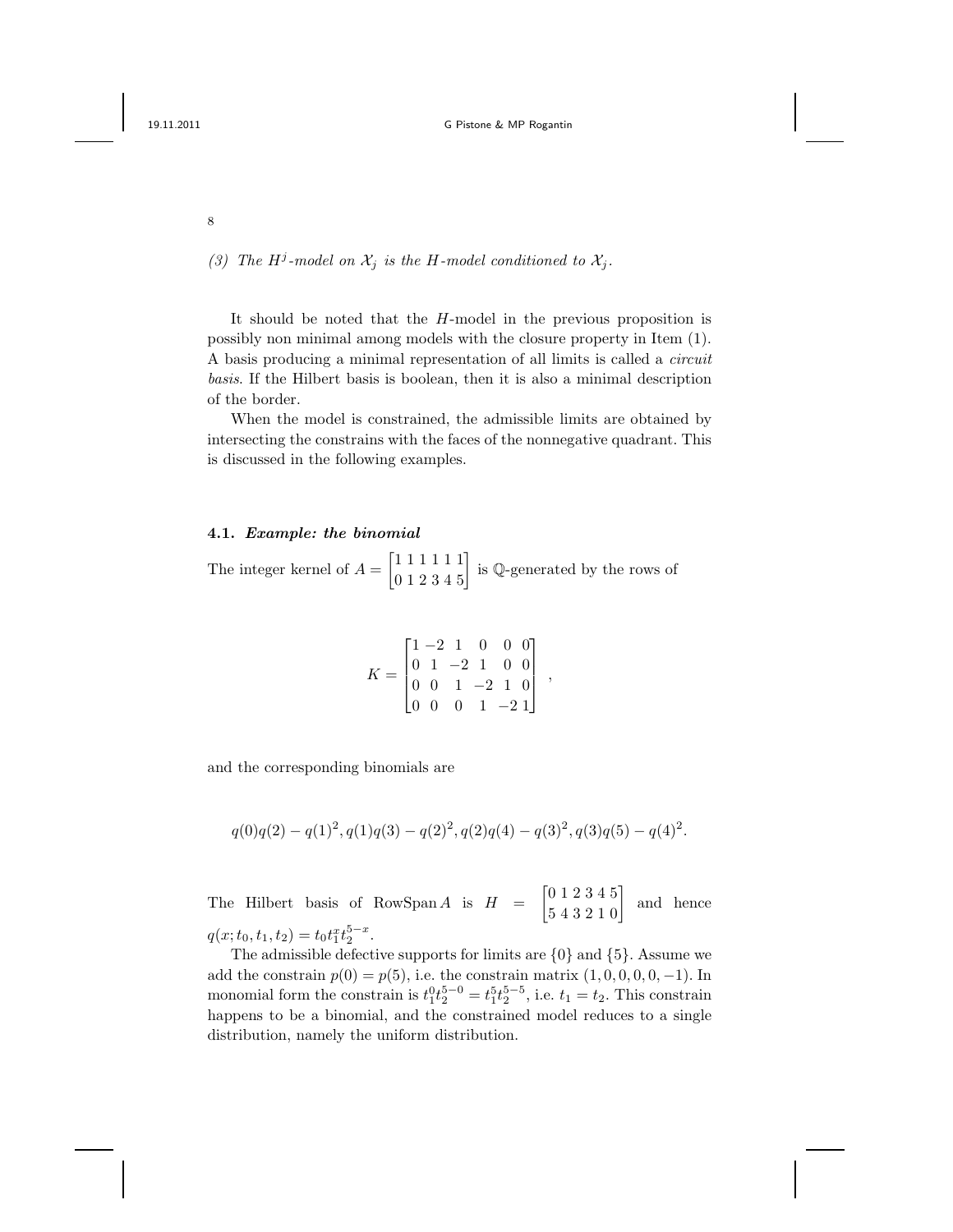# 4.2. Example: 3 binary identical RVs, no 3-way interaction

Consider the sample space  $\mathcal{X} = \{+, -\}^3$  and model matrix

|                                                                  |  |  | $-++$ $-+$ $-+$ $-+$ $-+$ $ +$                                          |  |  |  |
|------------------------------------------------------------------|--|--|-------------------------------------------------------------------------|--|--|--|
|                                                                  |  |  | $0 \begin{bmatrix} 1 & 1 & 1 & 1 & 1 & 1 & 1 & 1 & 1 \end{bmatrix}$     |  |  |  |
|                                                                  |  |  | $1 \begin{bmatrix} 0 & 1 & 0 & 1 & 0 & 1 & 0 & 1 \end{bmatrix}$         |  |  |  |
|                                                                  |  |  | $2 \begin{bmatrix} 0 & 0 & 1 & 1 & 0 & 0 & 1 & 1 \end{bmatrix}$         |  |  |  |
| $=3$ 0 0 0 0 1 1 1 1 1 1 1 1 1 2 0 1 1 1 0 0 1 1 1 0 0 1 1 0 $($ |  |  |                                                                         |  |  |  |
|                                                                  |  |  |                                                                         |  |  |  |
| 13                                                               |  |  | $\begin{array}{cccccccc} \n0 & 1 & 0 & 1 & 1 & 0 & 1 & 0 \n\end{array}$ |  |  |  |
|                                                                  |  |  | $\begin{matrix} 0 & 1 & 1 & 1 & 1 & 0 & 0 \end{matrix}$                 |  |  |  |

It is a special Ising model on a complete graph on 3 vertices. The orthogonal space is generated by the vector of the 3-way interaction

|                                                                                   |  |  |  | +++ -++ +-+ --+ ++- -+- +-- --- |  |
|-----------------------------------------------------------------------------------|--|--|--|---------------------------------|--|
| $X_1 X_2 X_3 = \begin{bmatrix} 1 & -1 & -1 & 1 & -1 & 1 & 1 & -1 \end{bmatrix}$ . |  |  |  |                                 |  |

The Hilbert basis is given by the rows of the matrix

|       |                  | $++++$ |                  |                  |             |                |                  |                |                  |  |
|-------|------------------|--------|------------------|------------------|-------------|----------------|------------------|----------------|------------------|--|
|       | $\,1$            | 1      | $\overline{0}$   | $\boldsymbol{0}$ | $\theta$    | $\overline{0}$ | $\boldsymbol{0}$ | $\Omega$       | 1                |  |
|       | $\,2$            | 0      | $\overline{0}$   | 0                | 0           | 1              | 0                | 1              | $\overline{0}$   |  |
|       | $\sqrt{3}$       | 0      | $\theta$         | 1                | 0           | $\theta$       | 0                | 1              | 0                |  |
|       | $\overline{4}$   | 0      | $\overline{0}$   | 0                | 1           | $\theta$       | 0                | $\overline{0}$ | 1                |  |
|       | $\bf 5$          | 0      | $\mathbf{1}$     | 0                | $\Omega$    | $\overline{0}$ | 0                | $\mathbf{1}$   | $\Omega$         |  |
|       | $\boldsymbol{6}$ | 0      | $\overline{0}$   | 0                | $\theta$    | $\overline{0}$ | 1                | $\overline{0}$ | $\mathbf 1$      |  |
|       | 7                | 0      | $\theta$         | 0                | 0           | $\theta$       | 0                | 1              | 1                |  |
| $H =$ | 8                |        | 1                | 0                | 0           | $\theta$       | 0                | $\Omega$       | $\overline{0}$   |  |
|       | 9                |        | $\theta$         | 1                | 0           | $\overline{0}$ | 0                | $\theta$       | $\boldsymbol{0}$ |  |
|       | $10\,$           | 1      | $\overline{0}$   | 0                | 0           | 1              | 0                | 0              | $\boldsymbol{0}$ |  |
|       | $11\,$           | 0      | 1                | 0                | 1           | $\theta$       | 0                | 0              | $\theta$         |  |
|       | $12\,$           | 0      | $\overline{0}$   | 1                | $\mathbf 1$ | $\overline{0}$ | 0                | $\theta$       | 0                |  |
|       | $13\,$           | 0      | $\overline{0}$   | 0                | 1           | 1              | 0                | $\Omega$       | $\overline{0}$   |  |
|       | 14               | 0      | 1                | 0                | 0           | $\overline{0}$ | 1                | 0              | 0                |  |
|       | $15\,$           | 0      | $\theta$         | 1                | 0           | $\theta$       | 1                | $\theta$       | $\theta$         |  |
|       | 16               | 0      | $\boldsymbol{0}$ | 0                | 0           |                |                  | 0              | $\boldsymbol{0}$ |  |

The previous matrix was computed with a symbolic software. However, we note that each row is obtained by taking a single 1 in the subset where the value of the 3-way interaction equals 1 and another one in the complementary subset, for a total of  $4 \times 4 = 16$  rows. A proof of the Hilbert basis property could be based on the minimality of the support of such vectors.

9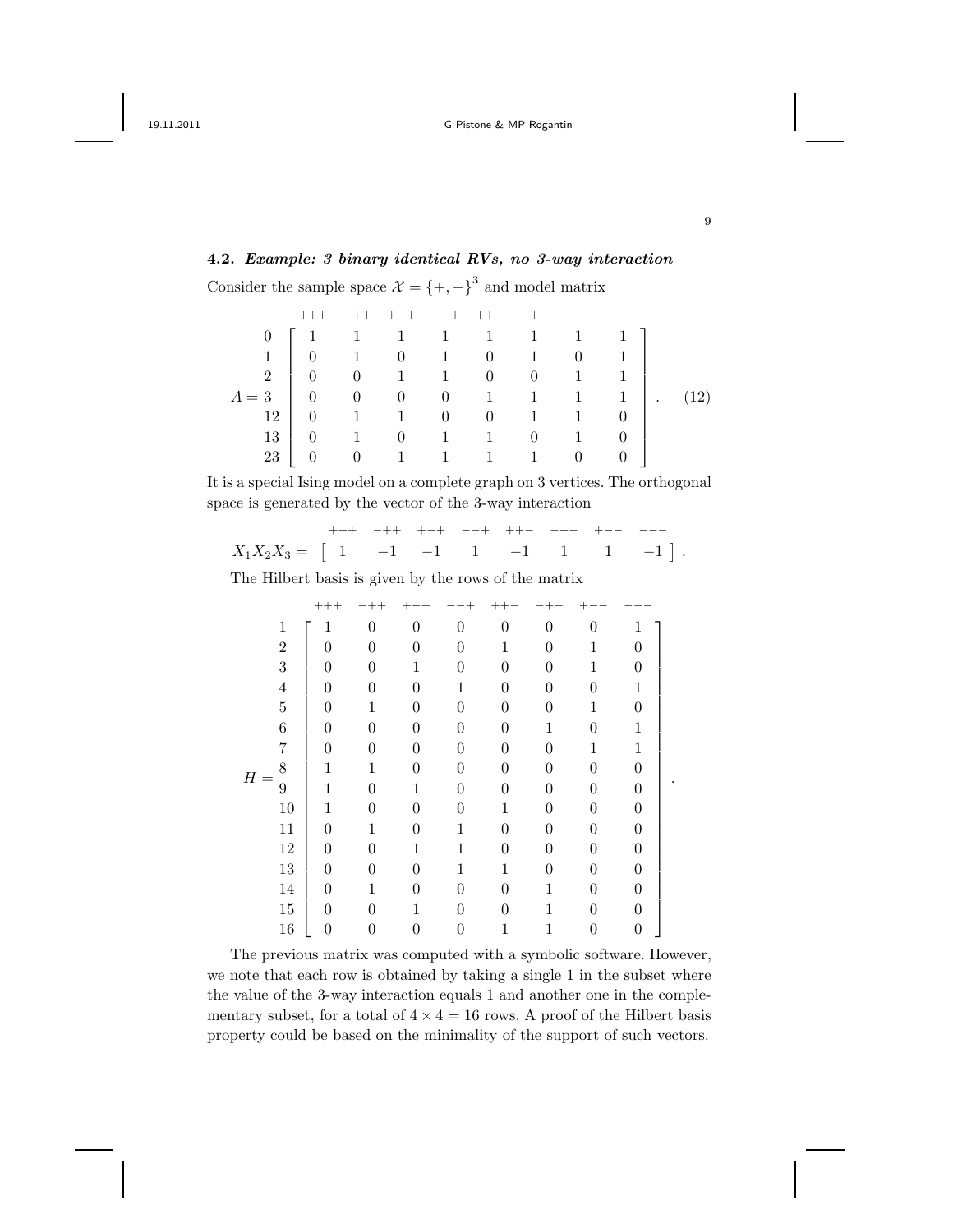10

We denote by  $s_1, \ldots, s_{16}$  the parameters of the H-model. The possible reduced supports of limit distributions of the A-model are the intersections of the subsets of  $6$  zeros in each of  $16$  rows of  $H$ . For example, if we set  $s_1 = 0$  in the H-model, then the set  $\{+++,---\}$  has zero probability and the limit model matrix is obtained by conditioning the A-model to the remaining support set  $\mathcal{X}_1$ ,

|  |                | $\left[\begin{array}{cccccc} 1 & 1 & 1 & 1 \\ 1 & 0 & 1 & 0 \end{array}\right]$ |              |                                             |          | $-1$ $-$       | $\overline{1}$ |  |
|--|----------------|---------------------------------------------------------------------------------|--------------|---------------------------------------------|----------|----------------|----------------|--|
|  |                |                                                                                 |              |                                             |          | $\sim$ 1       |                |  |
|  | $\mathfrak{D}$ |                                                                                 |              | $\begin{matrix} 0 & 1 & 1 & 0 \end{matrix}$ |          | $\mathbf{0}$   |                |  |
|  |                |                                                                                 |              |                                             |          | $\overline{1}$ |                |  |
|  | 12             |                                                                                 | $1 \qquad 1$ | $\frac{1}{2}$                               | $\Omega$ | $1 \quad$      |                |  |
|  | 13             | $1 - 1$                                                                         |              | $0 \qquad 1$                                | $1 -$    | $\Omega$       |                |  |
|  |                |                                                                                 | $0 \qquad 1$ | $\mathbf{1}$                                | $1 -$    | 1.             |                |  |

On the subset  $X_1$  the aliasing relation is  $X_1X_2 + X_1X_3 + X_2X_3 = -1$ , therefore one of the interactions depends on the other two interactions. The submatrix with one interaction's row deleted is non-singular. In conclusion, the limit model is the saturated model, i.e. the full simplex of probabilities on  $\mathcal{X}_1$ .

We pass now to the discussion of the constrained model. The equality of the marginal distributions reduces to the constrain matrix

|                                                                                                                                                  |  |  |  | $++++\quad -++\quad +-+ \quad --++\quad ++- \quad -+-\quad +- \quad ----$ |  |
|--------------------------------------------------------------------------------------------------------------------------------------------------|--|--|--|---------------------------------------------------------------------------|--|
|                                                                                                                                                  |  |  |  |                                                                           |  |
| $C = \begin{bmatrix} 1=2 \\ 1=3 \end{bmatrix} \begin{bmatrix} 0 & 1 & -1 & 0 & 0 & 1 & -1 & 0 \\ 0 & 1 & 0 & 1 & -1 & 0 & -1 & 0 \end{bmatrix}.$ |  |  |  |                                                                           |  |

In terms of the parameters  $s_1, \ldots, s_{16}$  of the H-model the constrains are

 $s_5s_8s_{11}s_{14} + s_6s_{14}s_{15}s_{16} - s_3s_9s_{12}s_{15} - s_2s_3s_5s_7 = 0$ ,  $s_5s_8s_{11}s_{14} + s_4s_{11}s_{12}s_{13} - s_2s_{10}s_{13}s_{16} - s_2s_3s_5s_7 = 0$ .

The intersection of the previous variety with the necessary condition for a border case, i.e.  $s_1 \cdots s_{16} = 0$ , gives the equations of the constrain on the border.

### Notes

The theory of toric ideals is due to Sturmfels.<sup>11</sup> We do not discuss here an important topic of this area, namely Markov Bases which were introduced in another seminal paper by Diaconis and Sturmfels.<sup>12</sup> The border of an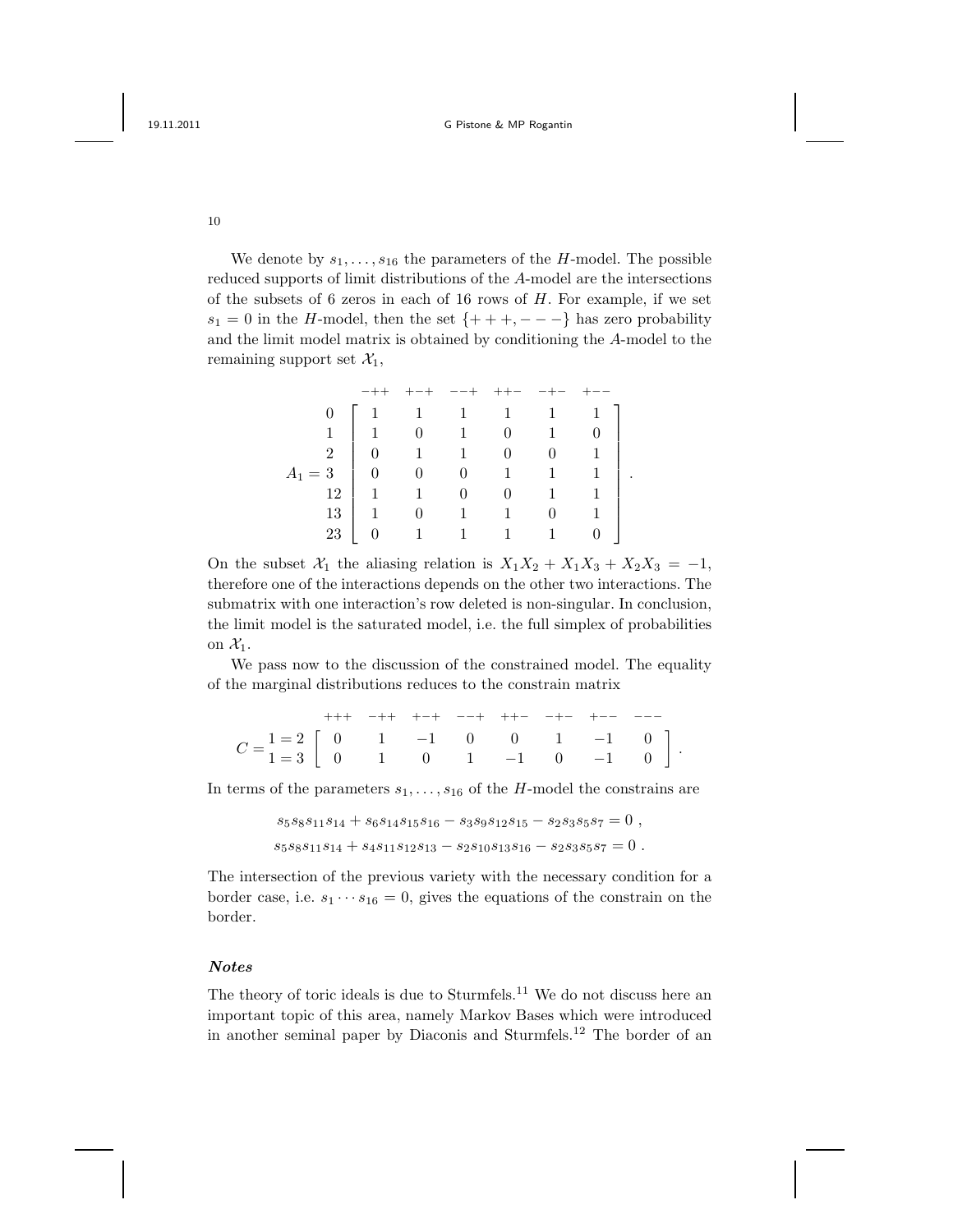A-model is discussed in detail in Kahle's thesis<sup>13</sup> together with a generalization to general exponential families due to Rauh, Kahle and Ay.<sup>14</sup> Here we have associated the border to a special version of the A-model using an Hilbert basis as set of canonical statistics, an idea which is mentioned first in Rapallo's thesis.<sup>15</sup> Proofs are published in Malagò and Pistone.<sup>16</sup> Hilbert basis computations where done using  $4t i 2^{17}$  and CoCoA.<sup>18</sup> Another important topic we do not discuss here is Birch's theorem, see the exposition by Pachter and Sturmfels.<sup>19</sup> The discussion outlined in the Examples is new.

### 5. Differentiation of the normalizing constant

A key result in exponential families is the relation of the partial derivatives of the cumulant function with the cumulants of the canonical statistics. In particular, the gradient of the cumulant generating function maps the canonical parameters onto the interior of the convex polytope generated by the values of the canonical statistics. We discuss here a version of this in the case of A-models.

We call *design* any finite set of real vectors. The image of a LEF under the canonical statistics is the *canonical* LEF. Its support is a *design*  $\mathcal{D} \subset$  $\mathbb{Z}^m$ . In particular, the canonical version of an A-model is supported by the design  $\mathcal{D} \in \mathbb{Z}_{\geq}^m$  whose points are the columns of the model matrix.

The set of all polynomials which are zero on a design is the *design ideal*  $I(\mathcal{D})$ . The canonical A-model has the form

$$
q(x;t) = \prod_{i=1}^{m} t_i^{x_i}, \quad x \in \mathcal{D}, \quad t_i \ge 0, \quad j = 1, ..., m,
$$

with normalizing constant (partition function)

$$
Z(t) = \sum_{x \in \mathcal{D}} t^x \mu(x) .
$$

In the Weyl algebra  $\mathbb{C}\langle t_1 \dots t_d, \partial_1 \dots \partial_d \rangle$  we define the operators

$$
t_i\partial_i - x_i = \partial_i t_i - (1+x_i), \quad i = 1,\ldots,m, \quad x \in \mathcal{D},
$$

where the equality follows from the commutation relation  $\partial_i t_i = 1 + t_i \partial_i$ . For all  $x \in \mathcal{D}$  we have

$$
(t_i\partial_i - x_i) \bullet t^x = \partial_i \bullet (t_i t^x) - (1 + x_i)t^x = 0,
$$

so that  $t_i \partial_i \bullet t^x = x_i t^x$  and, by iteration,  $(t_i \partial_i)^\alpha \bullet t^x = x_i^\alpha t^x, \ \alpha \in \mathbb{Z}_{\geq}$ .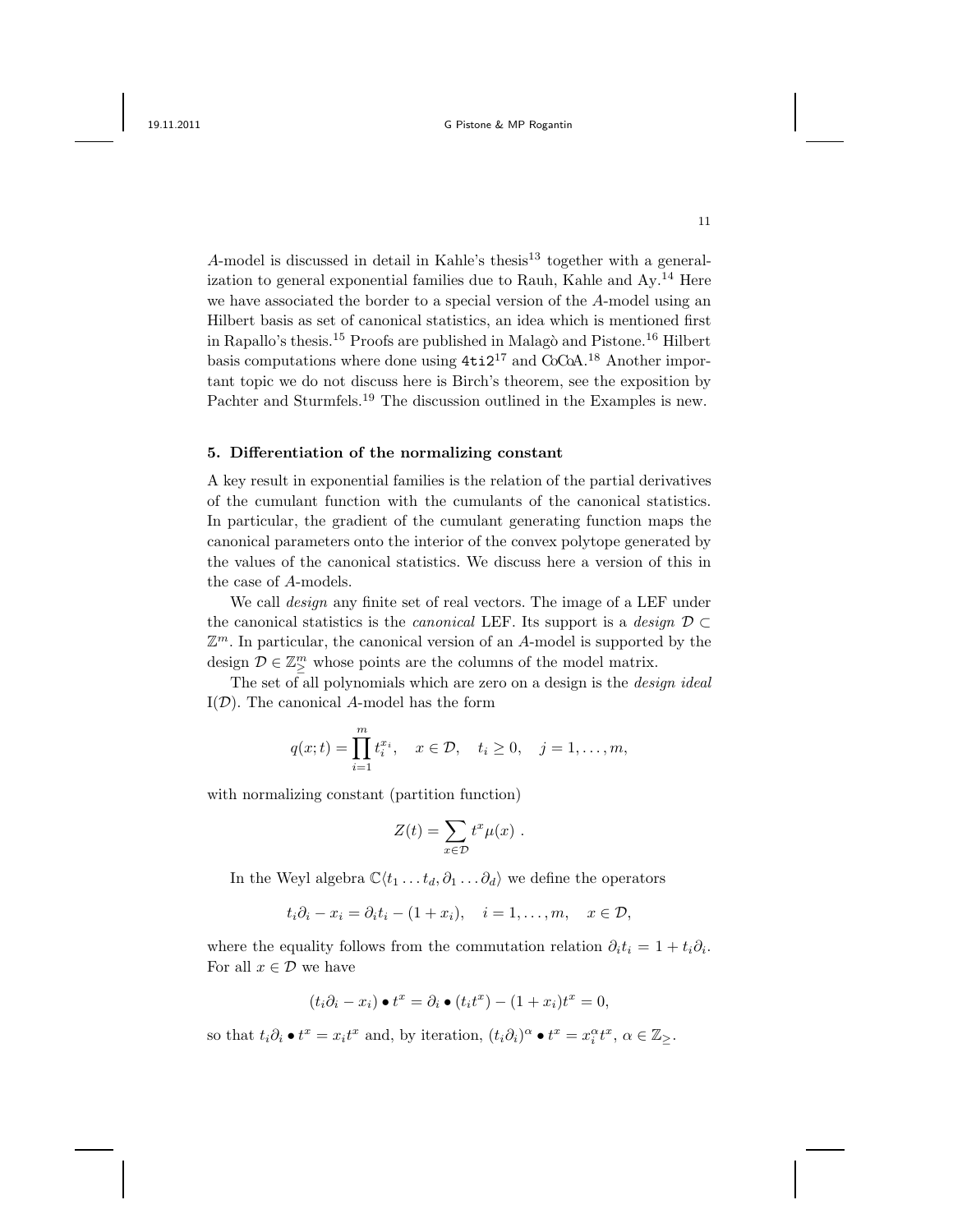The operator  $(t_i \partial_i)^\alpha$  applied to the polynomial  $Z(t) \in \mathbb{C}[t_1,\ldots,t_m]$ gives

$$
(t_i\partial_i)^\alpha \bullet Z(t) = \sum_{x \in \mathcal{D}} (t_i\partial_i)^\alpha \bullet t^x \mu(x) = \sum_{x \in \mathcal{D}} x_i^\alpha t^x \mu(x) .
$$

For  $i \neq j$  we have the commutation  $(t_i \partial_i)(t_j \partial_j) = (t_j \partial_j)(t_i \partial_i)$ , hence

$$
\prod_{i=1}^m (t_i \partial_i)^{\alpha_i} \bullet Z(t) = \sum_{x \in \mathcal{D}} \prod_{i=1}^m (t_i \partial_i)^{\alpha_i} \bullet t^x \mu(x) = \sum_{x \in \mathcal{D}} \left( \prod_{i=1}^m x_i^{\alpha_i} \right) t^x \mu(x) .
$$

By dividing by the normalizing constant we obtain he following expression for the moments:

$$
Z(t)^{-1} \prod_{i=1}^d (t_i \partial_i)^{\alpha_i} \bullet Z(t) = Z(t)^{-1} \sum_{x \in \mathcal{D}} \prod_{i=1}^m (t_i \partial_i)^{\alpha_i} \bullet t^x = \mathbb{E}_t [X^{\alpha}] .
$$

From the ring homomorphism

$$
A: \begin{cases} \mathbb{C}[x] \to \mathbb{C}\langle t_1 \dots t_m, \partial_1 \dots \partial_m \rangle, \\ x_i \mapsto t_i \partial_i, \end{cases}
$$

we have for each polynomial  $f \in \mathbb{R}(x_1, \ldots, x_m)$ 

$$
A(f) \bullet Z(t) = \sum_{x \in \mathcal{D}} f(x) t^x \mu(x) .
$$

As  $x \in \mathcal{D}$ , the polynomial f is identified up to an element of the design ideal. The quotient ring  $\mathbb{R}(x_1,\ldots,x_m)/I(\mathcal{D})$  has a linear basis  $\{x^\alpha : \alpha \in M\}$ of monomials called *monomial basis*, with  $N = #M = #D$  elements.

### Proposition 5.1.

(1) Let  $\{x^{\alpha} : \alpha \in M\}$ , be a monomial basis for D. Then  $Z(t)$  satisfies the  $following system of N linear non-homogeneous differential equations:\n $\begin{align*}\n\frac{1}{\sqrt{2\pi}} &= \frac{1}{\sqrt{2\pi}}\n\end{align*}$$ 

$$
A(x^{\alpha}) \bullet Z(t) = \sum_{x \in \mathcal{D}} x^{\alpha} t^{x}, \quad \alpha \in M.
$$

(2) Let  $f_a(x)$  be the (reduced) indicator polynomial of  $a \in \mathcal{D}$ . Then  $Z(t)$ satisfies the following system of N linear non-homogeneous differential equations:

$$
A(f_a) \bullet Z(t) = t^a, \quad a \in \mathcal{D}.
$$

(3) Let  $g(p_a: a \in \mathcal{D})$  be a polynomial in the toric ideal of the monomial homomorphism  $p_a \mapsto t^a$ . Then

$$
g(A(f_a(x)) \bullet Z(t) \colon a \in \mathcal{D}) = 0.
$$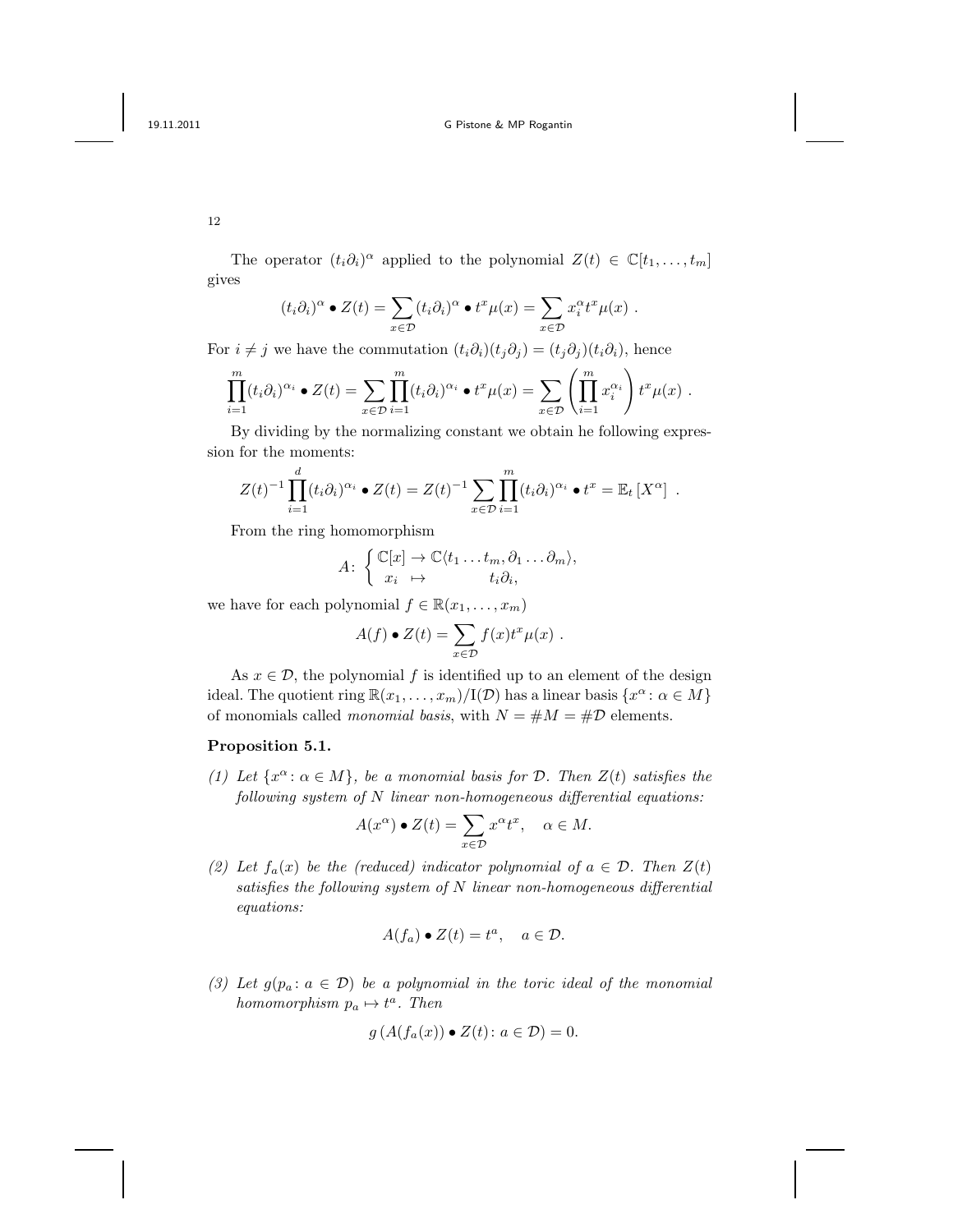In the previous theorem, if the right end sides in the first two Items are expressed in terms of known moments, the equations are homogeneous, e.g. Item 2 becomes

$$
A(f_a) \bullet Z(t) = p(a; t)Z(t), \quad a \in \mathcal{D}.
$$

# 5.1. Example: 3 binary variables, no 23– and 123-interactions

The model matrix is the same as in Eq. (12) with the 23-row deleted:

|                                                                                                                                                                                                                                                                       |  |  |  |  | $+ - +$ $- - +$ $+ +  - +  +  - -$ |  |
|-----------------------------------------------------------------------------------------------------------------------------------------------------------------------------------------------------------------------------------------------------------------------|--|--|--|--|------------------------------------|--|
| $\begin{array}{c cccccc} 0 & 1 & 1 & 1 & 1 & 1 & 1 & 1 & 1 \\ 1 & 0 & 1 & 0 & 1 & 0 & 1 & 0 & 1 \\ -2 & 0 & 0 & 1 & 1 & 0 & 0 & 1 & 1 \\ -3 & 0 & 0 & 0 & 0 & 1 & 1 & 1 & 1 \\ 12 & 0 & 1 & 1 & 0 & 0 & 1 & 1 & 0 \\ 13 & 0 & 1 & 0 & 1 & 1 & 0 & 1 & 0 \end{array}.$ |  |  |  |  |                                    |  |
|                                                                                                                                                                                                                                                                       |  |  |  |  |                                    |  |
|                                                                                                                                                                                                                                                                       |  |  |  |  |                                    |  |
|                                                                                                                                                                                                                                                                       |  |  |  |  |                                    |  |
|                                                                                                                                                                                                                                                                       |  |  |  |  |                                    |  |
|                                                                                                                                                                                                                                                                       |  |  |  |  |                                    |  |

The orthogonal space is generated by the missing interactions  $X_1X_3$  and  $X_1X_2X_3$ . Computations where done with the software CoCoA. A monomial basis of the design is

 $1, x_{13}, x_{12}, x_3, x_2, x_1, x_{12}x_{13}, x_2x_{13}$ 

and the indicator polynomial of the column  $A(- + +Two) = 110011$ , is expressed in this monomial basis by

$$
f_{-++}(x) = \frac{1}{2}x_2x_{13} - \frac{1}{2}x_{12}x_{13} - \frac{1}{4}x_1 + \frac{1}{4}x_3 - \frac{1}{4}x_{13} + 1.
$$

It follows that the differential operator of Proposition 5.1(2) is

$$
\begin{split} A(f_{-++})=&\\ &1/2t_2\partial_2t_5\partial_5-1/2t_4\partial_4t_5\partial_5-1/4t_1\partial_1+1/4t_3\partial_3-1/4t_5\partial_5+1\ . \end{split}
$$

### Notes

Here we use the algebraic theory of design which was presented first by Pistone and Wynn<sup>20</sup> and discussed in detail in the quoted monograph.<sup>8</sup> The practical interest and feasibility of the resulting computations is object of current research.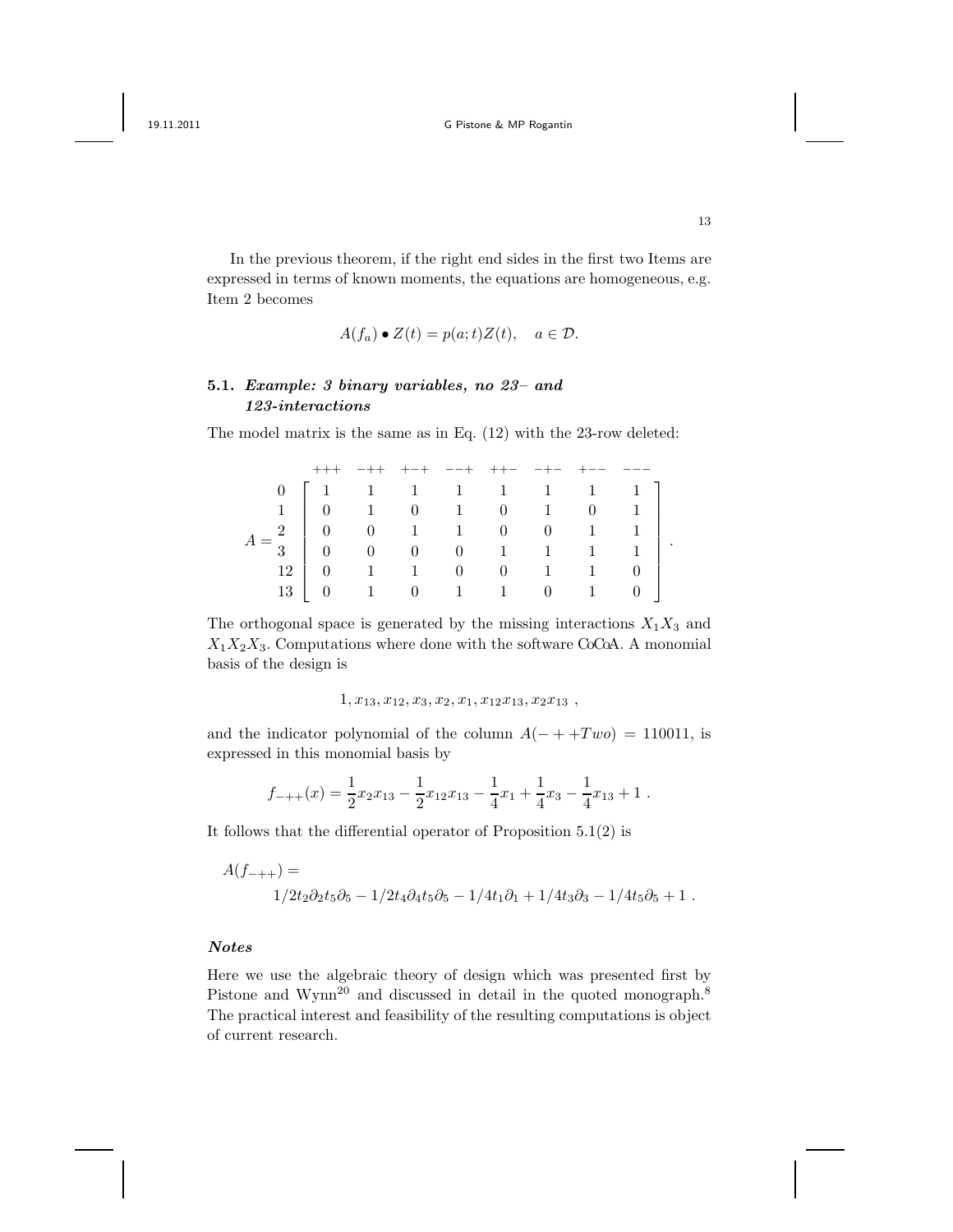## 6. Markov chain, toric Markov chain

We consider in this section an homogeneous irreducible Markov chain  $X_k$ ,  $k = 0, 1, \ldots$ , with state space V, initial probability  $\pi_0$ , transitions  $P_{v\to w}, v, w \in V$ . Let  $\mathcal{A} = \{v \to w : P_{v\to w} > 0, v \neq w\}$  and  $\mathcal{L} =$  $\{v \to v : P_{v \to v} > 0, v \in V\}$ . The transitions in  $\mathcal L$  are called *loops*. The directed graph of transitions  $(V; A \cup \mathcal{L})$  is defined by  $v \to w \in \mathcal{A} \cup \mathcal{L}$  if, and only if,  $P_{v\to w} > 0$ ,  $v, w \in V$ , and it is connected. Let  $\omega$  be a trajectory with positive probability, i.e. a path of the graph of transitions,  $\omega = \omega_0 \omega_1 \cdots \omega_n$ with  $(\omega_{i-1} \to \omega_i) \in \mathcal{A} \cup \mathcal{L}, i = 1, \ldots, n$ . The set of trajectories with n transitions is denoted by  $\Omega_n$ . For each  $\omega \in \Omega_n$ , the transition's count is the integer  $V \times V$ -matrix with elements  $N_{v \to w}(\omega) = \sum_{k=1}^{n} (X_{k-1} = v, X_k = w)$ .

The joint distribution up to the time n on the sample space  $\Omega_n$  is a monomial term in the ring  $\mathbb{Q}[\pi_0(v), v \in V; P_a, a \in \mathcal{A} \cup \mathcal{L}],$ 

$$
\mathbb{P}_n(\omega) = \pi_0(\omega_0) P_{\omega_0 \to \omega_1} \cdots P_{\omega_{n-1} \to \omega_n}
$$
  
\n
$$
= \prod_{v \in V} \pi_0(v)^{(X_0(\omega) = v)} \prod_{a \in \mathcal{A} \cup \mathcal{L}} P_a^{N_a(\omega)}
$$
  
\n
$$
= \prod_{v \in V} \pi_0(v)^{(X_0(\omega) = v)} \prod_{l \in \mathcal{L}} P_l^{N_l(\omega)} \prod_{a \in \mathcal{A}} P_a^{N_a(\omega)}.
$$
 (13)

The sparse matrix whose rows have indexes in  $0, V, \mathcal{A} \cup \mathcal{L}$ , whose columns have indexes in  $\Omega_n$ , such that the column  $\omega$  is 1,  $\{(X_0(\omega) = v): v \in V\}$ ,  $\{N_a(\omega): a \in \mathcal{A} \cup \mathcal{L}\},\$ defines a toric statistical model on  $\Omega_n$  called toric Markov chain (TMC).

The unnormalized density up to the time n of the toric model is

$$
q_n(\omega; t) = t_0 t_{\omega_0} t_{\omega_0 \to \omega_1} \dots t_{\omega_{n-1} \to \omega_n}
$$
  
=  $t_0 \prod_{v \in V} t_v^{(X_0(\omega) = v)} \prod_{a \in \mathcal{A} \cup \mathcal{L}} t_a^{N_a(\omega)}$ . (14)

For example, if the state space is  $V = \{+1, -1\}$ , a direct computation shows that the TMC is, up to a linear transformation of the canonical parameters, equal to the constrained model of the type of Eq. (1), namely

$$
\log q_{\alpha,\beta} = \alpha_0 X_0 + \alpha \sum_{t=1}^{n-1} X_t + \alpha_n X_n + \sum_{t=1}^n \beta_t X_{t-1} X_t.
$$

The constrain is a linear constrain on the canonical parameters  $\alpha_t = \alpha$ ,  $t = 1, \ldots, n-1$ . In fact, the constrained model is an exponential family.

In the TMC the t's parameters are not required to be transition probabilities, therefore the Markov chain model is a submodel of the TMC model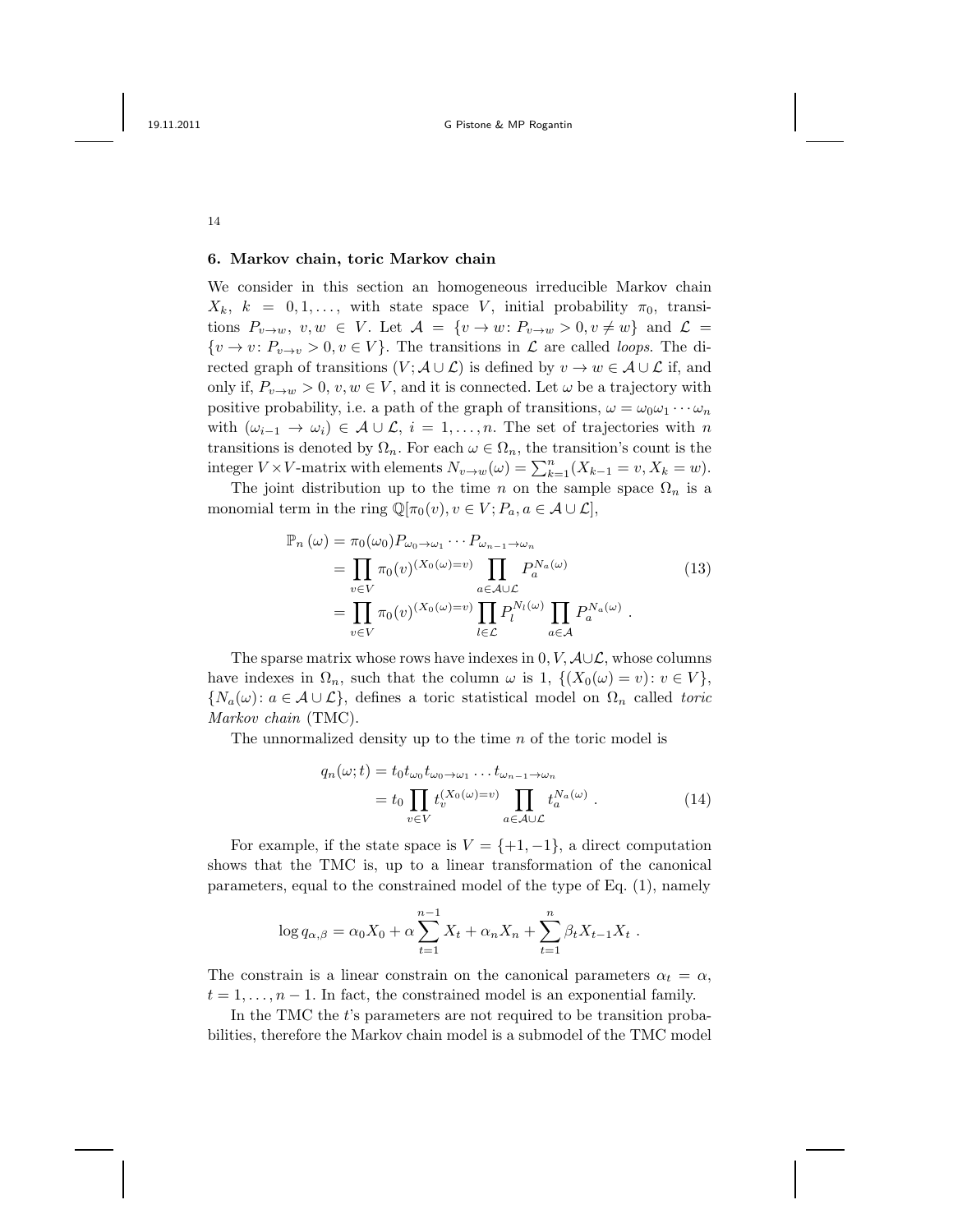given by linear restrictions on the  $t$ 's. It follows that the MC is not an exponential family, but it is a curved exponential family.

More precisely, as it is seen from the product form, the TMC from time  $0$  to time  $n$  is a special Markov process with non-homogeneous transition probabilities. If the transition probabilities are homogeneous, then the TMC is a Markov chain. Moreover, we note that the joint distributions of the TMC does not form a projective system for different n's, in particular classical results on the mixture representation of processes whose sufficient statistics are transition's counts do not apply here.

**Proposition 6.1.** Let us define the vector  $S(v) = \sum_{w \colon v \to w \in A \cup L} t_{v \to w}$ ,  $v \in V$ . The TMC on  $\Omega_n$  is a MC if, and only if, it is constant, say  $S(v) = S$ ,  $v \in V$ .

**Proof.** We denote by  $\mathbb{P}_n(\omega)$  the probability of a trajectory  $\omega \in \Omega_n$ . A transition matrix  $P$  is obtained by normalizing of the  $t_a$ 's,

$$
P_{v \to w} = \frac{t_{v \to w}}{S(v)}, \quad S(v) = \sum_{w \in V} t_{v \to w}, \quad (v \to w) \in \mathcal{A} \cup \mathcal{L},
$$

and  $P_{v\to w} = 0$  if  $(v \to w) \notin \mathcal{A} \cup \mathcal{L}$ . As  $q_n(v_0v_1 \cdots v_{n-1}v_n; t) =$  $q_{n-1}(v_0v_1\cdots v_{n-1};t)t_{v_{n-1}\to v_n}$ , the marginal unnormalized density up to time  $(n-1)$  is

$$
\sum_{v_n \in V} q_n(v_0v_1 \cdots v_{n-1}v_n;t) = q_{n-1}(v_0v_1 \cdots v_{n-1};t)S(v_{n-1}),
$$

and the conditional probabilities are

$$
\mathbb{P}_n(X_n = v_n | X_{n-1} = v_{n-1} \dots X_0 = v_0) = \frac{q_{n-1} t_{v_{n-1} \to v_n}}{q_{n-1} S(v_{n-1})} = P_{v_{n-1} \to v_n}.
$$

The marginal unnormalized density up to time  $(n-2)$  is

$$
\sum_{v_{n-1}} q_{n-1} S(v_{n-1}) = q_{n-2} \sum_{v_{n-1}} t_{v_{n-2} \to v_{n-1}} S(v_{n-1}),
$$

and the conditional probabilities are given by

$$
\mathbb{P}_n(X_{n-1}=v_{n-1}|X_{n-2}=v_{n-2}\ldots X_0=v_0)=\frac{t_{v_{n-2}\to v_{n-1}}S(v_{n-1})}{\sum_{v_{n-1}}t_{v_{n-2}\to v_{n-1}}S(v_{n-1})}.
$$

For generic vertices  $v, w \in V$  we have:

$$
\mathbb{P}_n (X_n = w | X_{n-1} = v) = \frac{t_{v \to w}}{S(v)},
$$
  

$$
\mathbb{P}_n (X_{n-1} = v | X_{n-2} = w) = \frac{t_{v \to w} S(w)}{\sum_u t_{v \to u} S(u)},
$$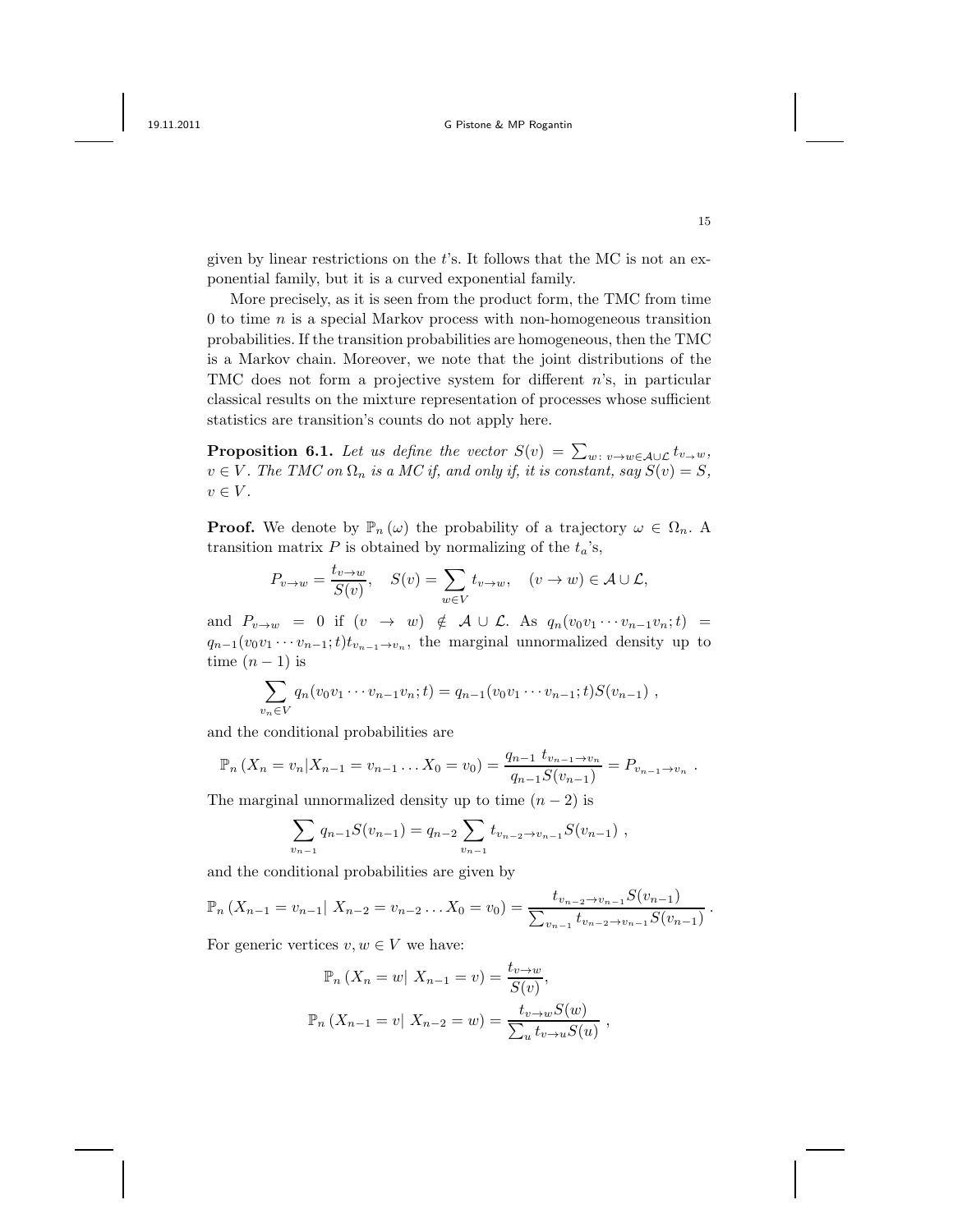,

16

hence TMC is an homogeneous MC if, and only if,

$$
S(w) = \frac{\sum_{u} t_{v \to u} S(u)}{S(w)}
$$

i.e. if and only if  $S(v) = S$ ,  $v \in V$ . In such a case the  $t_{v\to w}$  is proportional to the transition matrix  $P_{v\to w}$ .  $\Box$ 

A second description of the relation between the MC and the TMC follows by writing  $t_{v\to w}$  as  $S(v)P_{v\to w}$  in Eq. (14). The unnormalized density  $q_n(\omega; t)$  can be re-written as

$$
q_n(\omega;t) = t_0 \prod_{v \in V} t_v^{(X_0(\omega) = v)} \prod_{v \to w \in \mathcal{A} \cup \mathcal{L}} S(v) P_{v \to w}^{N_{v \to w}(\omega)}
$$
  
= 
$$
t_0 \left( \prod_{v \in V} t_v^{(X_0(\omega) = v)} \prod_{v \to w \in \mathcal{A} \cup \mathcal{L}} P_{v \to w}^{N_{v \to w}(\omega)} \right) \prod_{v \in V} S(v)^{N_{v \to \cdot}(\omega)},
$$

where  $N_{v\rightarrow \cdot} = \sum_{w\in \text{out}(v)} N_{v\rightarrow w}$  is the number of exits from v, including transitions from  $v$  to  $v$  itself. This distribution is the distribution of a MC with the added weight  $\prod_{v \in V} S(v)^{N_v}$ . Or, we can say that the TMC, given the number of outs  $N_{v\rightarrow v}$ ,  $v \in V$ , is a MC.

The normalizing constant of a TMC on a graph  $(V, A \cup \mathcal{L}$  is  $Z(t) =$  $\sum_{\omega \in \Omega_n} q(\omega; t)$  and the normal equations for the maximum likelihood estimation can be written as polynomial equations with the operator introduced in Sec. 5 as  $t_a \partial_a Z(t) = N_a(\omega) Z(t)$ ,  $a \in \mathcal{A} \cup \mathcal{L}$ . The existence of a solution of the normal equation stems from the general theory of exponential families if the transition's observed values are strictly positive. If it is not the case, we can find a border solution using the following characterization of transition's counts.

**Proposition 6.2.** An integer matrix  $N \in \mathbb{Z}_\geq^{\text{V} \times \text{V}}$  is the transition count of a trajectory  $\omega$  if, and only if, it is connected and  $\sum_{w} N_{v \to w} - \sum_{w} N_{w \to w}$ is either 0 for all  $v \in V$  or is  $+1$  for a vertex  $v_0$ ,  $-1$  for a different vertex  $v_n$ , and zero for all  $v \neq v_0, v_n$ .

An observed transition's count  $N(\omega)$  is connected and defines a subgraph of the model graph by the positivity condition  $N_a(\omega) > 0$ . It follows that the normal equations have a solution in a submodel.

We have defined a toric ideal associated with the unnormalized densities on  $\Omega_n$ . Now we want to consider all trajectories, i.e. trajectories of any length n. We need first to fix a more precise language for closed trajectories.

A closed trajectory  $\omega = v_0v_1 \cdots v_{n-1}v_0$  is any trajectory going from an initial  $v_0$  back to  $v_0$ ;  $r\omega = v_0v_{n-1}\cdots v_1v_0$  is the reversed closed trajectory.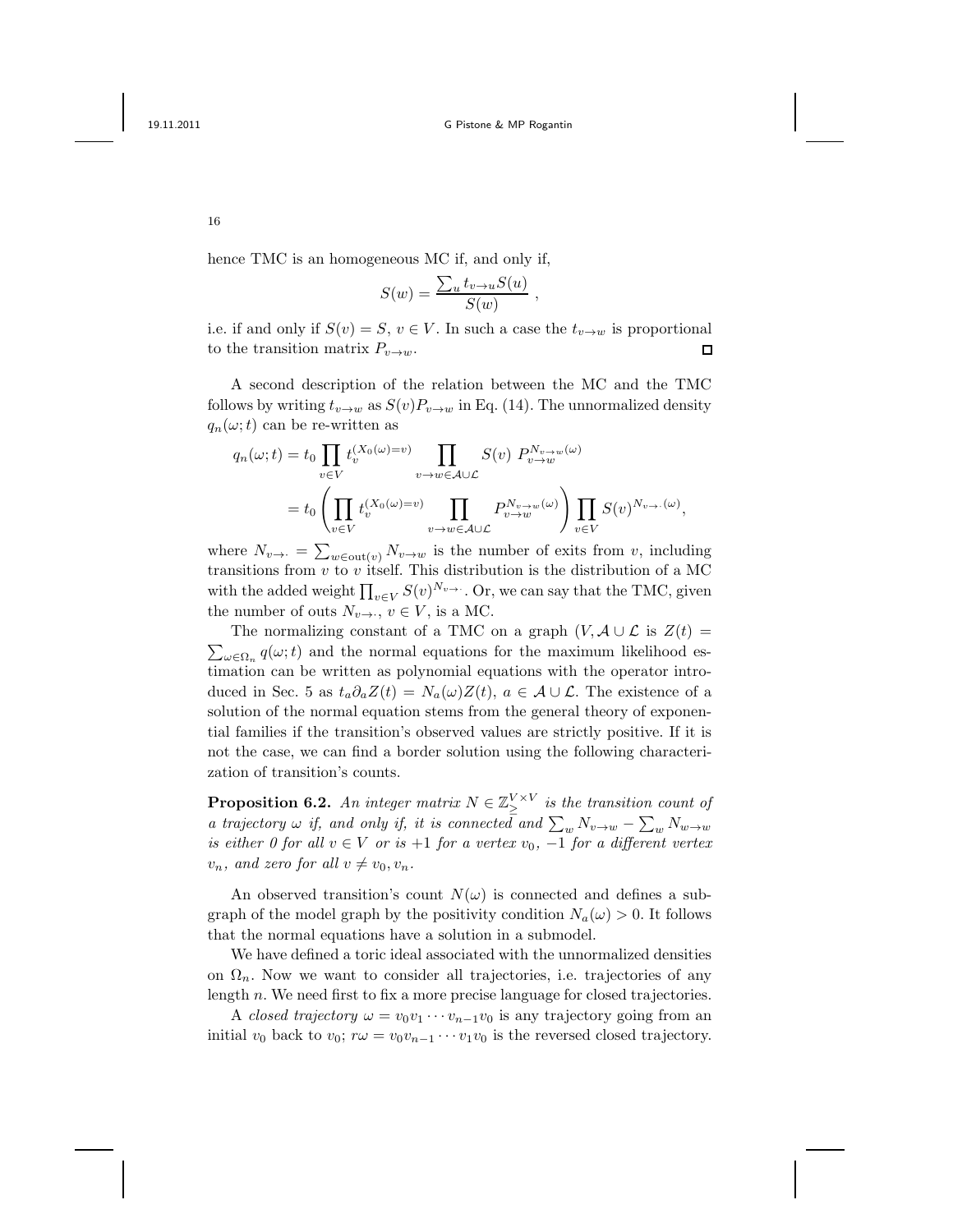If we do not distinguish any initial vertex, the equivalence class of closed trajectories is called a trail. A closed trajectory is elementary if it has no proper closed sub-trajectory, i.e. if does not meet twice the same vertex except the initial one  $v_0$ . The trail of an elementary closed path is a *cycle*. The set of cycles C is finite. A trajectory  $\omega = \omega_0 \omega_1 \cdots \omega_{n-1} \omega_n$  is elementary if does not contain any cycle.

Given a transition matrix P and an initial probability  $\pi_0$ , we compute the probability of any trajectory as  $\mathbb{P}(\omega) = \pi_0(\omega_0) \left( \prod_{v,w \in V} P_{v \to w}^{N_v \to w}(\omega) \right)$ . The factor  $\left(\prod_{v,w\in V} P_{v\to w}^{N_{v\to w}(\omega)}\right)$  does not depend on the initial point  $\omega_0$  if the trajectory is closed; in fact in such a case the matrix  $N(\omega)$  is a function of the trail only.

**Definition 6.1.** Consider the ring  $k[t_0; t_v, v \in V; t_a, a \in A \cup L]$ .

- (1) The Markov monomial ideal is the monomial ideal generated by the monomials  $t_0 \prod_{v \in V} t_v^{(X_0(\omega)=v)} \prod_{a \in \mathcal{A} \cup \mathcal{L}} t_a^{N_a(\omega)}$ , where  $\omega$  is a trajectory,  $\omega \in \Omega = \cup_n \Omega_n$ .
- (2) The stationary Markov ideal is the ideal generated by the Markov monomial ideal and by the equations of stationarity  $\sum_{w \in \text{out}(v)} t_v t_{v \to w} = t_w, w \in V.$
- (3) The ideal of closed trajectories is the monomial ideal generated by the monomials  $\prod_{a\in\mathcal{A}\cup\mathcal{L}}t_a^{N_a(\omega)}, \omega$  closed, in the ring  $k[t_a: a\in\mathcal{A}\cup\mathcal{L}].$

### Proposition 6.3.

- (1) For each trajectory  $\omega$  there exist an elementary sub-trajectory  $\omega_e$ , possibly empty, and nonnegative integers  $\lambda(c)$ ,  $c \in \mathcal{C}$ , such that  $N(\omega) =$  $N(\omega_e) + \sum_{c \in \mathcal{C}} \lambda(c) N(c)$ . All matrices  $N(\omega_e)$  and  $N(c)$ ,  $c \in \mathcal{C}$  are boolean. If  $\omega_e$  is not empty, it has the same initial and final point as  $\omega$ .
- (2) The monomial ideal of closed trajectories is generated by the cycles. The monomials associated to a cycle are square-free.
- (3) The Markov monomial ideal is generated by the cycles and the elementary trajectories.

### Proof.

(1) Let  $\omega = v_0 \cdots v_n$  be a trajectory and consider the first closed trajectory encountered,  $v_0 \cdots v_h \cdots v_k (= v_h)v_{k+1} \cdots v_n$ , if any. Then  $c_1 =$  $v_h v_{h+1} \cdots v_k (= v_h)$  is an elementary closed trajectory and  $\omega_r =$  $v_0 \cdots v_h v_{k+1} \cdots v_n$  is either empty or a trajectory. Hence  $N(\omega)$  =  $N(\omega_{\rm r}) + N(c_1)$  and the iterations stops after a finite number of steps.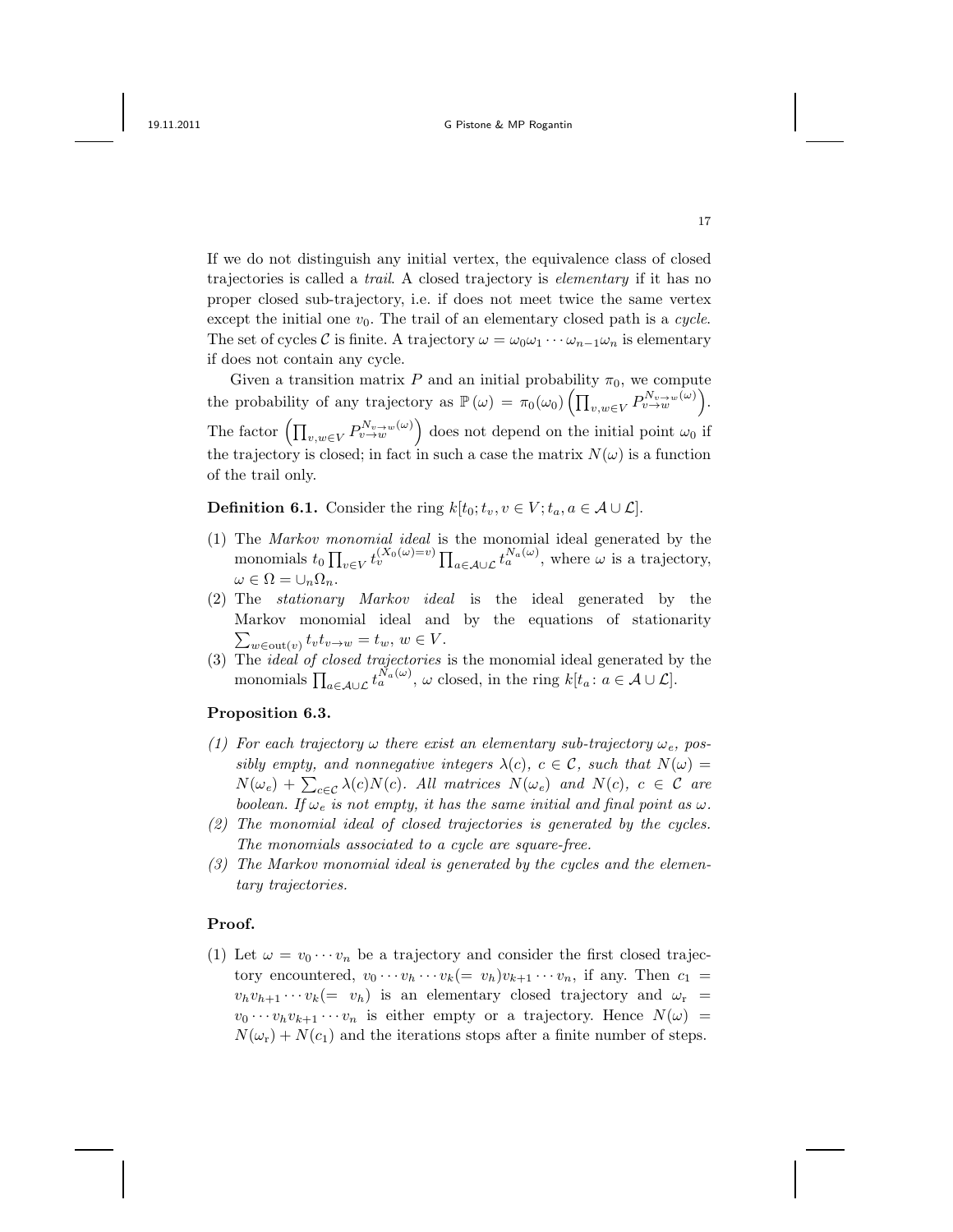18

(2) If  $\omega$  is closed, then  $N(\omega) = \sum_{c \in \mathcal{C}} \lambda(c) N(c)$ , hence  $\prod_{a \in \mathcal{A} \cup \mathcal{L}} t_a^{N_a(\omega)} =$  $\prod_{c\in\mathcal{C}}\left(\prod_{a\in\mathcal{A}\cup\mathcal{L}}t_a^{N_a(c)}\right)^{\lambda(c)}$ . On a closed trajectory  $\omega$ , the matrix of transition counts

$$
[N_{v,w}(\omega)]_{v,w \in V} = \sum_{k=1}^{n} (X_{k-1}(\omega) = v, X_k(\omega) = w)
$$

has row sums equal to column sums, i.e. there are as many ins as outs at each vertex, see Prop. 6.2.

(3) If the trajectory is closed, then we can apply the previous item. Otherwise  $\omega$  and  $\omega_e$  start at the same vertex and

$$
t_0 \prod_{v \in V} t_v^{(X_0(\omega) = v)} \prod_{a \in \mathcal{A} \cup \mathcal{L}} t_a^{N_a(\omega)} = t_0 \prod_{v \in V} t_v^{(X_0(\omega_e) = v)} \prod_{a \in \mathcal{A} \cup \mathcal{L}} t_a^{N_a(\omega_e)} \cdot \square
$$

In a sense, the joint distribution of each trajectory is characterized by the Markov monomial ideal.

Proposition 6.4. Let P be an irreducible Markov matrix. The distribution of the stationary Markov chain is a function of transition's monomials of the cycles.

**Proof.** Consider  $v \neq w$  with  $P_{v\to w} > 0$  and define the sets  $\Omega_k(w \to v)$ of the trajectories from w to v of length k,  $k = 1, 2, \ldots$  For each  $\omega \in$  $\Omega_k(w \to v)$ , the trajectory  $(v \to w)\omega = v(\omega_0 = w) \cdots (\omega_k = v)$  is closed. Because of the Markov property and irreducibility, we have the Cesaro limit  $\pi(v) = \lim_{k \to \infty} P_{w \to v}^{(k)} > 0$ , so that

$$
\lim_{k \to \infty} \sum_{\omega \in \Omega(k, w \to v)} \mathbb{P}\left((v \to w)\omega\right) / \pi(v) =
$$
\n
$$
\lim_{k \to \infty} P_{v \to w} \sum_{\omega \in \Omega(k, w \to v)} \mathbb{P}\left(\omega|\omega_0 = w\right) =
$$
\n
$$
P_{v \to w} \lim_{k \to \infty} P_{w \to v}^{(k)} = \pi(v)P_{v \to w}.
$$

As  $\mathbb{P}((v \to w)\omega)/\pi(v)$  is a product of cycle's monomials because of Prop. 6.3(2), all values  $P(v, w) = \pi(v)P_{v \to w}$  of the 2-step joint distribution depend on the values of the cycle's monomials.  $\Box$ 

We note that the values of cycle's monomials are dependent. For example, in the complete graph with 4 vertices there are 20 cycles (including the 4 loops), while the number of degrees of freedom for a generic transition probability on 4 points is 12.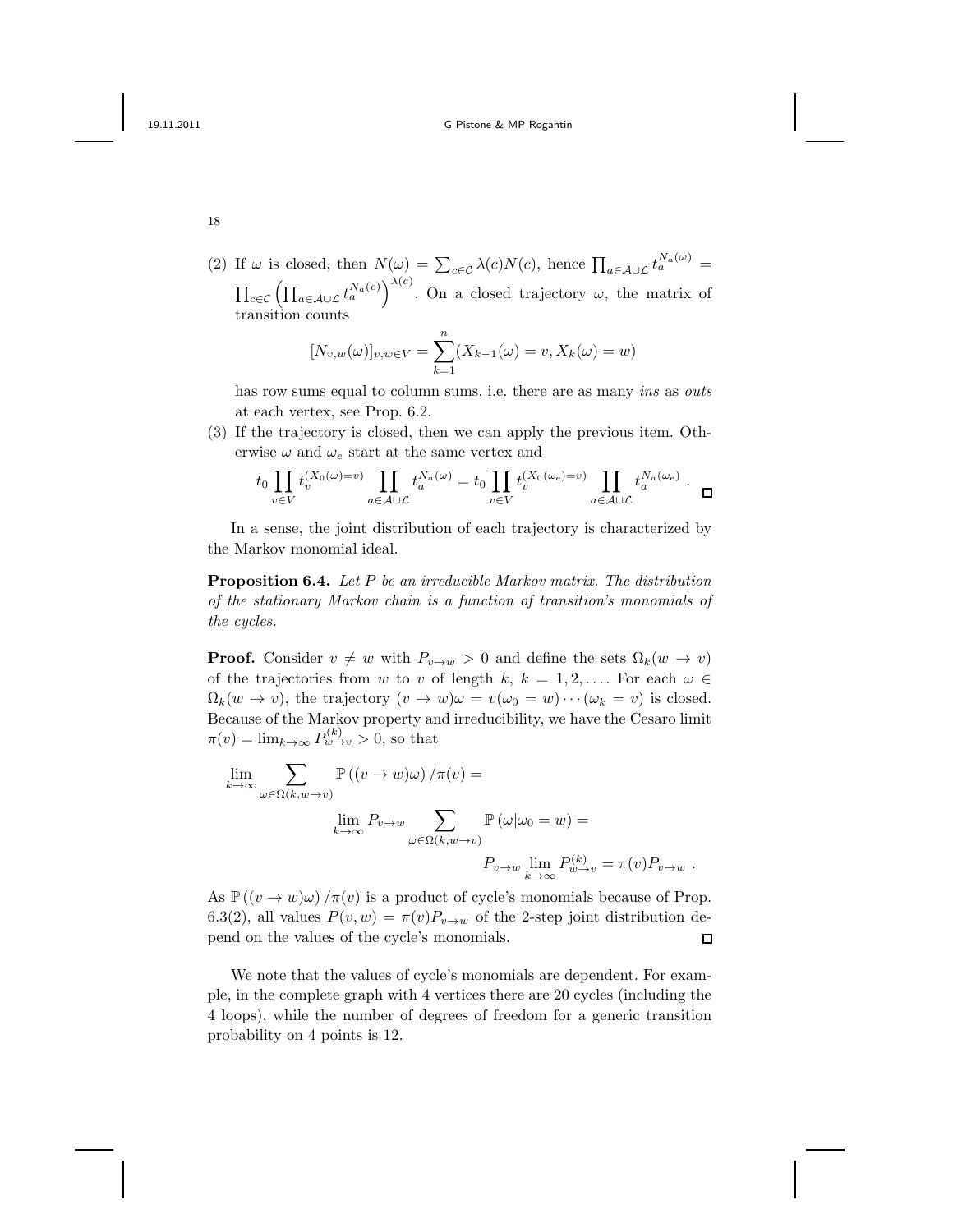# Notes

The name TMC was used first by Pachter and Sturmfels [19, Ch. 1 Statistics]. See also Hare and Takemura<sup>21,22</sup> for slightly different definitions. The representation of processes whose sufficient statistics are transition's count is a version of de Finetti exchangeability, see Freedman.<sup>23</sup> Prop.  $6.2$  is proved Grande.<sup>24</sup> A TMC is a particular case of a graphical model in the sense of Lauritzen.<sup>25</sup> A related issue is the characterization of the distribution of stationary Markov chains via a mixture on monomials on cycles that was obtained by McQueen,  $^{26}$  cfr. Kalpazidou.<sup>27</sup>

## 7. Reversible Markov chains

A transition matrix  $P_{v\to w}$ ,  $v, w \in V$ , satisfies the *detailed balance* (DB) condition if  $\kappa(v)P_{v\to w} = \kappa(w)P_{w\to v}, v, w \in V$  for some strictly positive  $\kappa(v) > 0, v \in V$ . As a consequence,  $\pi(v) \propto \kappa(v)$  is an invariant probability and the stationary Markov chain  $(X_n)_{n\in\mathbb{Z}_>}$  has reversible two-step joint distribution  $\mathbb{P}(X_n = v, X_{n+1} = w) = \mathbb{P}(X_n = w, X_{n+1} = v), v, w \in V, n \geq 0$ 0. The distribution of the Markov chain is uniquely parameterized by its symmetric two-step joint distribution.

The DB assumption is trivially satisfied for  $v = w$  and moreover  $P_{v \to w}$ 0 if, and only if,  $P_{w\to v} > 0$ . Given an undirected connected graph  $\mathcal{G} =$  $(V, \mathcal{E})$  with no loops and the directed graph  $(V, \mathcal{A})$  whose arcs are the two directions of each edge, we consider here all transition probabilities such that  $P_{v\to w} = 0, v \neq w$ , if, and only if,  $\overline{vw} \notin \mathcal{E}$ . Let  $\mathcal L$  denote loops with positive transition  $P_{v\to v}$  and  $\pi$  the invariant probability.

For each trajectory  $\omega = v_0 \cdots v_n$  in the graph G let  $r\omega = v_n \cdots v_0$  be the reversed trajectory. The reversed probability is  $\mathbb{P}_r(\omega) = \mathbb{P}(r\omega)$ . From Eq. (13) we compute the likelihood

$$
\frac{\mathbb{P}(\omega)}{\mathbb{P}_r(\omega)} = \frac{\prod_{v \in V} \pi(v)^{(X_0(\omega) = v)} \prod_{a \in \mathcal{A} \cup \mathcal{L}} P_a^{N_a(\omega)}}{\prod_{v \in V} \pi(v)^{(X_0(r\omega) = v)} \prod_{a \in \mathcal{A} \cup \mathcal{L}} P_a^{N_a(r\omega)}}
$$
\n
$$
= \frac{\prod_{v \in V} \pi(v)^{(X_0(\omega) = v)} \prod_{a \in \mathcal{A}} P_a^{N_a(\omega)}}{\prod_{v \in V} \pi(v)^{(X_n(\omega) = v)} \prod_{a \in \mathcal{A}} P_a^{N_a(\omega)}}
$$
\n
$$
= \prod_{v \in V} \pi(v)^{(X_0(\omega) = v) - (X_n(\omega) = v)} \prod_{a \in \mathcal{A}} \left(\frac{P_a}{P_{ra}}\right)^{N_a(\omega)}
$$

,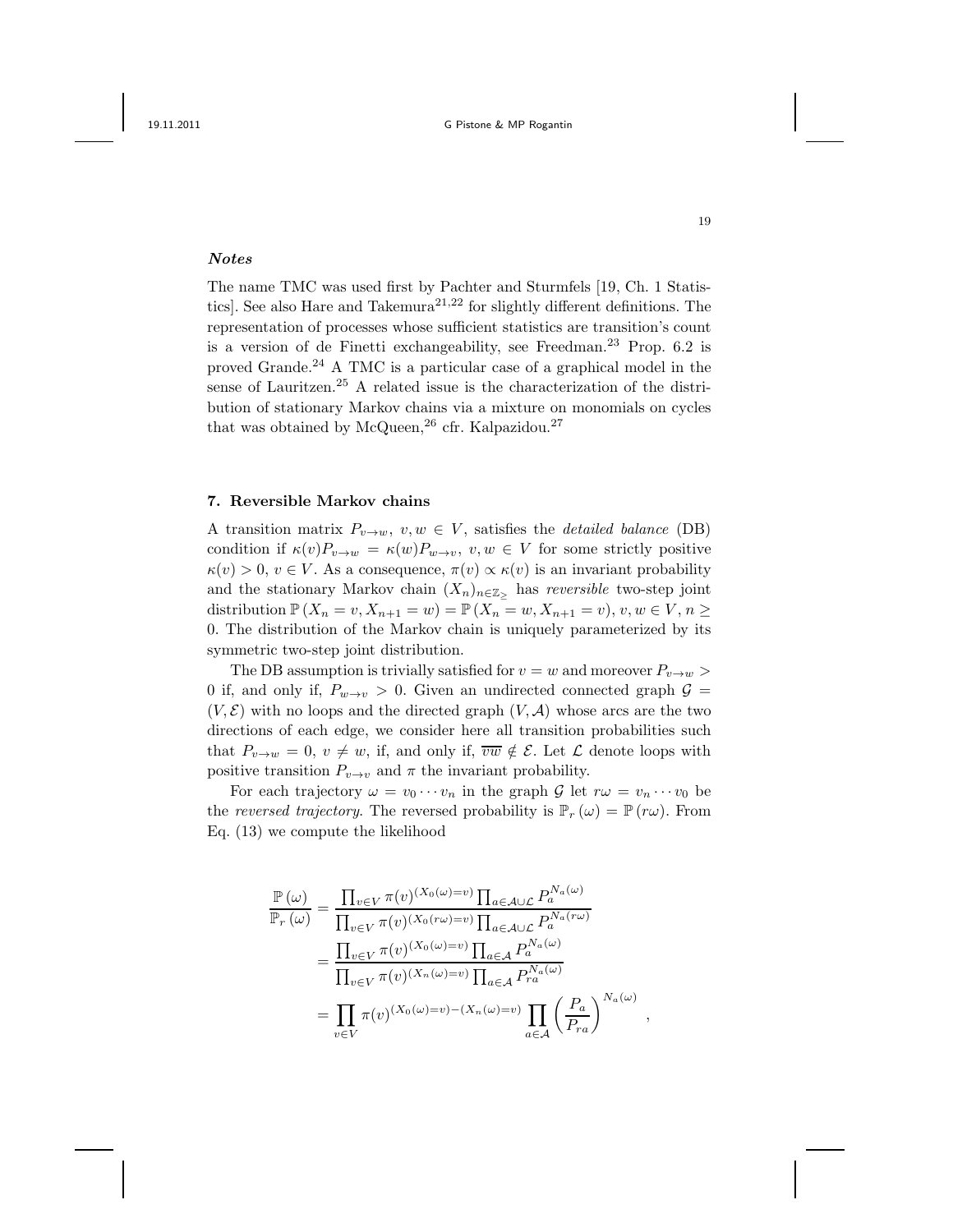the log-likelihood

$$
\log\left(\frac{\mathbb{P}}{\mathbb{P}_r}\right) = \sum_{v \in V} \log(\pi(v)) \left( (X_0 = v) - (X_n = v) \right) + \sum_{a \in \mathcal{A}} \log\left(\frac{P_a}{P_{ra}}\right) N_a.
$$

because of the stationarity of  $\pi$ , the divergence is

$$
D (\mathbb{P} \| \mathbb{P}_r) =
$$
  

$$
\sum_{v \in V} \log (\pi(v)) \mathbb{E}_{\mathbb{P}} [(X_0(\omega) = v) - (X_n(\omega) = v)] + \sum_{a \in \mathcal{A}} \log \left( \frac{P_a}{P_{ra}} \right) \mathbb{E}_{\mathbb{P}} [N_a]
$$
  

$$
= n \sum_{(v \to w) \in \mathcal{A}} \log \left( \frac{P_{v \to w}}{P_{w \to v}} \right) \pi(v) P_{v \to w}
$$
  

$$
= n \sum_{v, w \in V} \log \left( \frac{P(v, w)}{P(w, v)} \right) P(v, w),
$$

where  $P(v, w)$  is the two-step joint distribution. As the divergence is zero if, and only if, the probabilities are equal, the DB condition is equivalent to  $\mathbb{P} = \mathbb{P}_r$ . The last statement could be easily derived otherwise, but the computation of the divergence has an independent interest, e.g. it shows the linear dependence on  $n$  of the divergence.

Let  $\omega$  a *closed trajectory* and let  $r\omega$  its reversed trajectory. In the previous section we have shown that the distribution of the Markov chain is uniquely characterized by the initial probability, the loop transitions  $P_{v\to v}$ ,  $v \in V$ , and the monomials  $\prod_{a \in A} P_a^{N_a(\omega)} = P^{\omega}$ , for each closed and loop-free ω.

In the case of a reversible chain, these monomials are invariant under the reversion.

**Proposition 7.1 (Kolmogorov).** Let the Markov chain  $(X_n)_{n \in \mathbb{Z}_{\geq}}$  have its transitions supported by the connected graph  $G$ . The MC is reversible if, and only if,  $P^{\omega} = P^{r\omega}$  for all closed trajectory  $\omega$ .

This suggests the following definition.

**Definition 7.1.** The Kolmogorov's ideal or K-ideal of the graph  $\mathcal G$  is the ideal generated by the binomials  $P^{\omega} - P^{r\omega}$ , where  $\omega$  is a closed trajectory.

The generation of the ideal of closed trajectory by the cycles of Prop. 6.3 together with the sygyzy characterization of Gröbnber basis on an ideal lead to the following proposition.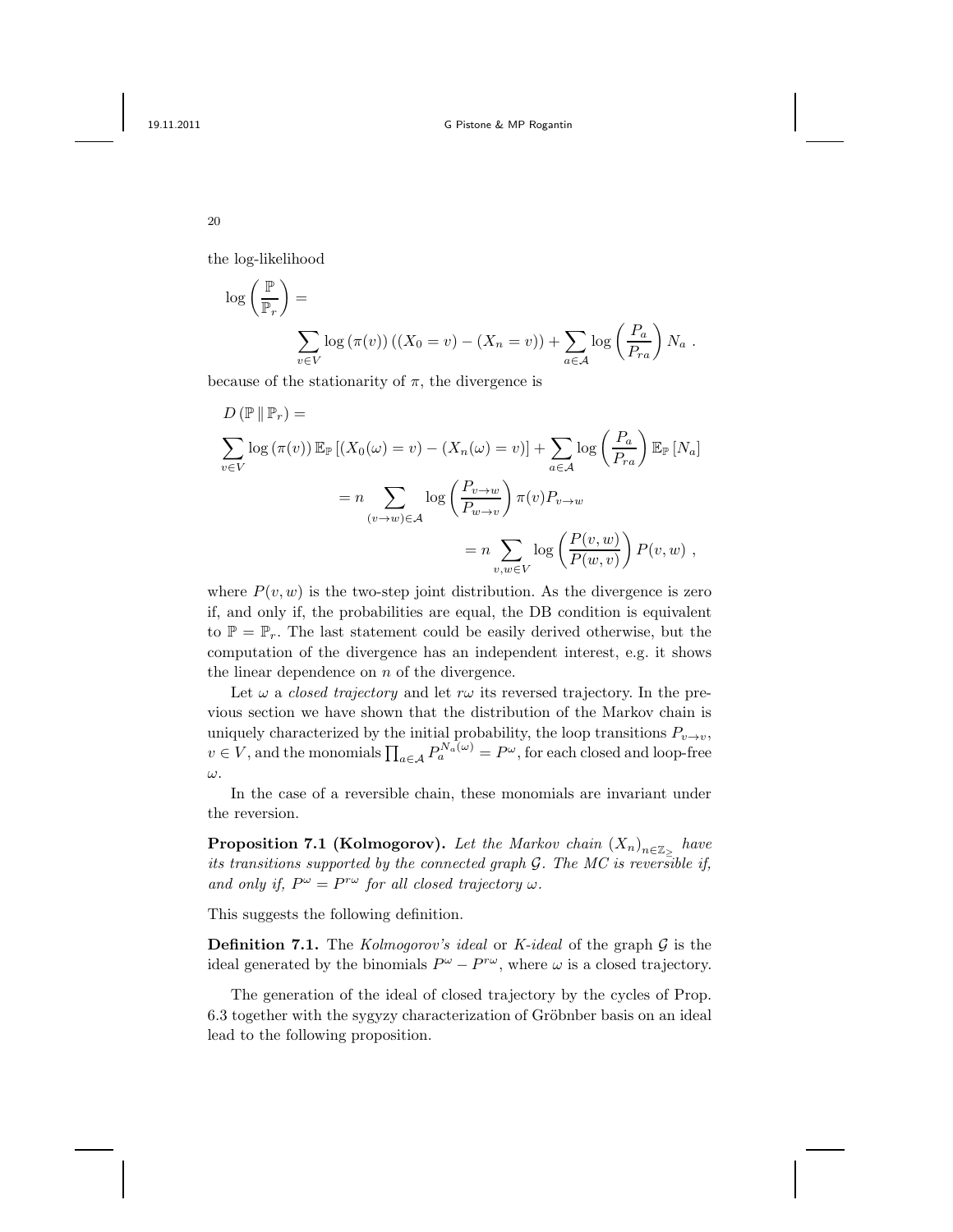### Proposition 7.2.

- (1) The K-ideal is generated by the set of binomials  $P^{\omega} P^{r\omega}$ , where  $\omega$  is cycle.
- (2) The binomials  $P^{\omega} P^{r\omega}$ , where  $\omega$  is any cycle, form a reduced universal Gröbner basis of the K-ideal.

In the previous sections we have constructed a process leading from a monomial parameterization of a statistical model to a binomial basis of its toric ideal. Here the process is reversed, in that we are given a binomial ideal and would like to show it is, in fact, a toric ideal. This program will eventually produce a parameterization of reversible Markov transitions in monomial form. We observe that the variety of the K-ideal is not satisfied by probabilities, but by transition probabilities. We had a similar issue when describing the difference between TMCs and MCs.

The proof that the K-ideal is a toric ideal is based on standard construct of graph theory that we are going to review now. Let  $\mathcal C$  be the set of cycles of A. For each cycle  $\omega \in \mathcal{C}$  we define the cycle vector of  $\omega$  to be  $z(\omega) =$  $(z_a(\omega) : a \in \mathcal{A})$ , where

$$
z_a(\omega) = \begin{cases} +1 & \text{if } a \text{ is an arc of } \omega, \\ -1 & \text{if } r(a) \text{ is an arc of } \omega, \\ 0 & \text{otherwise.} \end{cases}
$$

The cycle space is the vector space generated in  $\mathbb{R}^{\mathcal{A}}$  by the cycle vectors.

For each proper subset B of the set of vertices,  $\emptyset \neq B \subseteq V$ , say  $B \in \mathcal{S}$ , we define the *cocycle vector* of B to be  $u(B) = (u_a(B) : a \in \mathcal{A})$ , with

$$
u_a(B) = \begin{cases} +1 & \text{if } a \text{ exits from } B, \\ -1 & \text{if } a \text{ enters into } B, \\ 0 & \text{otherwise.} \end{cases}
$$

The cocycle vectors generate the cocycle space. The cycle space and the cocycle space orthogonally split  $\mathbb{R}^{\mathcal{A}}$ . We denote by  $\mathbb{Z}(\mathcal{A})$  the integer-valued cycle vectors. We will see below how this integer vectors are related to transition's counts.

The model matrix of the toric model we are going to produce for the K-ideal is the matrix with row's indices in  $\mathcal{E} \cup \mathcal{S}$  and column's indexes in A. The element in position  $(e, a)$  of the  $(\mathcal{E} \times \mathcal{A})$ -block is one if, and only if, the arc a belongs to the edge e. The element in position  $(B, a)$  of the  $(S \times A)$ -block is  $u_B(a)$ . We call this model matrix the *cocycle matrix*. It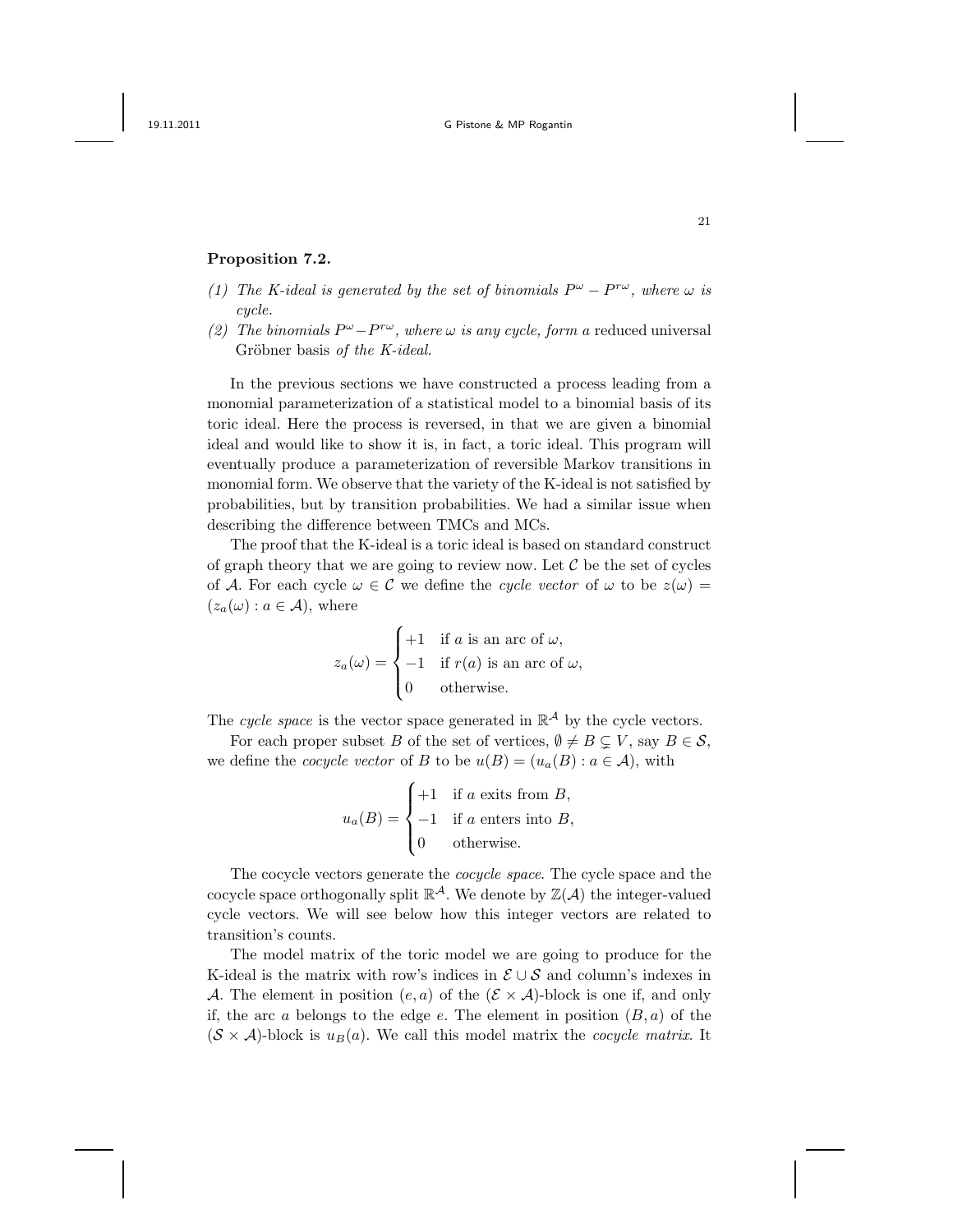follows that the cocycle space is the kernel of the cocycle matrix and  $\mathbb{Z}(\mathcal{A})$ is its lattice.

The following definition provides a generalization of the Hilbert basis we already used in our discussion of the border of an A-model. It is needed below to provide a more precise version of the cycle decomposition of a closed trajectory.

## Definition 7.2.

- (1) Given two integer vectors  $z_1, z_2 \in \mathbb{Z}^{\mathcal{A}}$ , we say  $z_1$  is conformal to  $z_2$ ,  $z_1 \subseteq z_2$ , if the component-wise product is nonnegative and  $|z_1| \leq |z_2|$ component-wise, i.e.  $z_{1,a}z_{2,a} \geq 0$  and  $|z_{1,a}| \leq |z_{2,a}|$  for all  $a \in \mathcal{A}$ .
- (2) A *Graver basis* of  $\mathbb{Z}(\mathcal{A})$  is the set of the minimal elements with respect to the conformity partial order ⊑.

### Proposition 7.3.

(1) For each integer cycle vector  $z \in \mathbb{Z}(\mathcal{A}), z = \sum_{\omega \in \mathcal{C}} \lambda(\omega) z(\omega)$ , there exist cycles  $\omega_1, \ldots, \omega_n \in \mathcal{C}$  and positive integers  $\alpha(\omega_1), \ldots, \alpha(\omega_n)$ , such that  $z^+ \geq z^+(\omega_i), z^- \geq z^-(\omega_i), i = 1, ..., n \text{ and } z = \sum_{i=1}^n \alpha(\omega_i) z(\omega_i).$ (2) The set  $\{z(\omega): \omega \in \mathcal{C}\}\$ is a Graver basis of  $\mathbb{Z}(\mathcal{A})$ .

From the previous proposition follows the result on the K-ideal.

Proposition 7.4. The K-ideal is the toric ideal of the cocycle matrix.

In fact, the binomials  $P^{\omega} - P^{r\omega}$ ,  $\omega \in \mathcal{C}$ , form a Graver basis of the K-ideal. The cocycle matrix has negative entries and it could easily modified to a matrix with nonnegative entries as we have done in the discussion of the Ising model.

The previous algebraic statement is rephrased in statistical terms as follows.

(1) The strictly positive reversible transition probabilities on  $(V, \mathcal{A})$  are given by

$$
P_{v \to w} = s(v, w) \prod_{B} t_B^{u_v \to w(B)}
$$
  
=  $s(v, w) \prod_{B: v \in B, w \notin B} t_B \prod_{B: w \in B, v \notin B} t_B^{-1}$ ,

where  $s(v, w) = s(w, v) > 0, t_B > 0$ .

(2) The first set of parameters,  $s(v, w)$ , is a function of the edge  $\overline{vw} \in \mathcal{E}$ .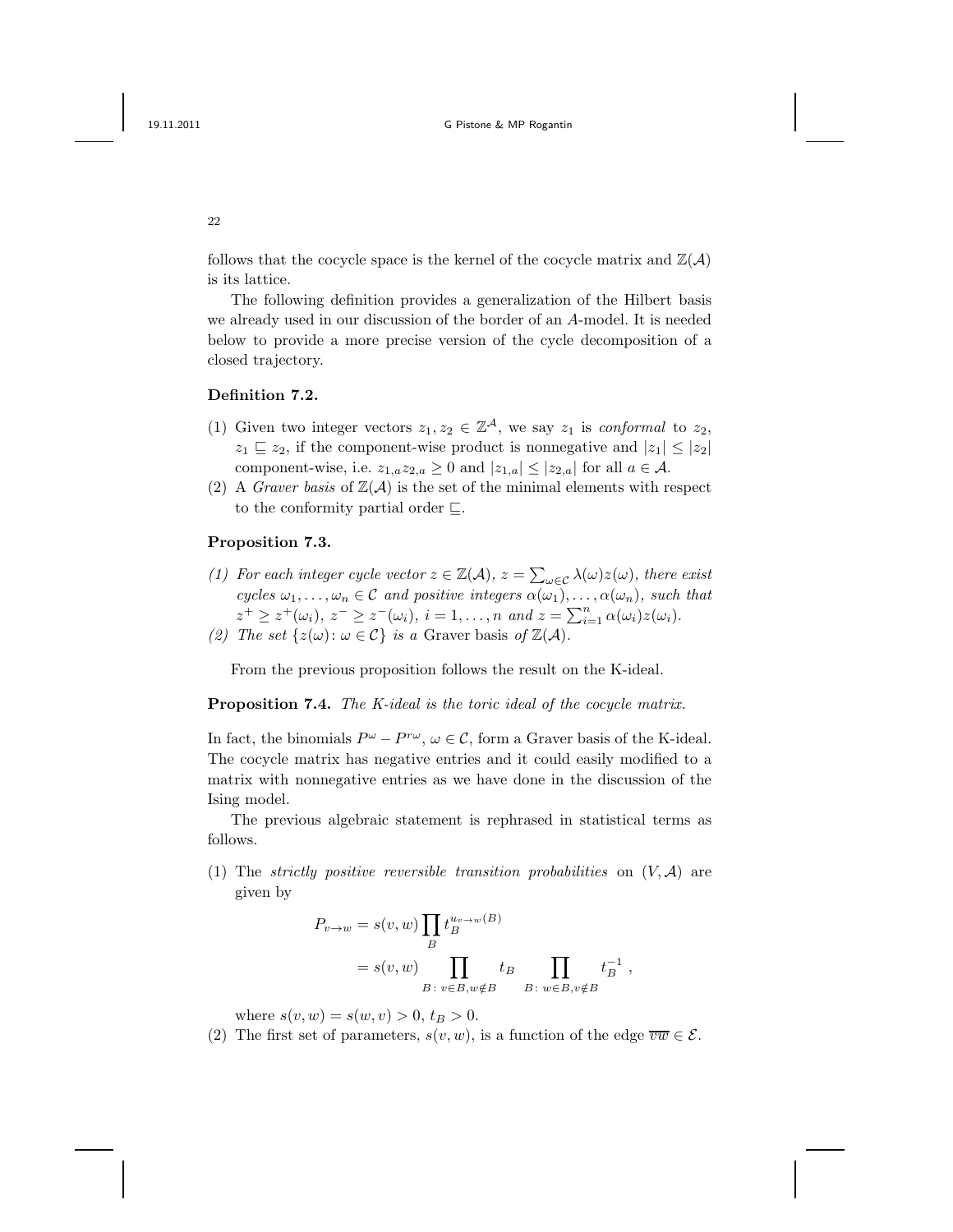- (3) The second set of parameters,  $t_B, B \in \mathcal{S}$ , represents the deviation from symmetry. It is not identifiable because the full set of cocycle vectors  $u_B, B \in \mathcal{S}$ , is not linearly independent.
- (4) The parametrization can be used to derive an explicit form of the invariant probability.

The following proposition is a summary of all results.

Proposition 7.5. Consider the strictly non-zero points on the K-variety.

- (1) The symmetric parameters  $s(e)$ ,  $e \in \mathcal{E}$ , are uniquely determined. The parameters  $t_B$ ,  $B \in \mathcal{S}$  are confounded by the  $(\mathcal{S} \times \mathcal{A})$ -block of the cocycle matrix.
- (2) An identifiable parametrization is obtained by taking a subset of parameters corresponding to linearly independent rows, denoted by  $t_B$ ,  $B \in \mathcal{T}, \mathcal{T} \subset \mathcal{S}$ :

$$
P_{v \to w} = s(v, w) \prod_{B \in \mathcal{S} : v \in B, w \notin B} t_B \prod_{B \in \mathcal{S} : w \in B, v \notin B} t_B^{-1}.
$$

(3) The detailed balance equations,  $\kappa(v)P_{v\to w} = \kappa(w)P_{w\to v}$ , are verified if, and only if,

$$
\kappa(v) \propto \prod_{B \colon v \in S} t_B^{-2} .
$$

It is possible to give an algebraic form of the original Kolmogorov statement on the equivalence of detailed balance with equality of transitions on closed trajectories in the form of a statement on elimination ideals.

Definition 7.3. The *detailed balance ideal* is the ideal

$$
\text{Ideal}\left(\prod_{v \in V} \kappa(v) - 1, \kappa(v)P_{v \to w} - \kappa(w)P_{v \to w}, \ (v \to w) \in \mathcal{A}\right)
$$

in the ring  $\mathbb{Q}[\kappa(v), v \in V; P_{v \to w}, (v \to w) \in \mathcal{A}].$ 

#### Proposition 7.6.

- (1) The matrix  $[P_{v\to w}]_{v\to w\in A}$  is a point of the variety of the K-ideal if and only if there exists  $\kappa = (\kappa(v): v \in V)$  such that  $(\kappa, P)$  belongs to the variety of the detailed balance ideal.
- (2) The detailed balance ideal is a toric ideal.
- (3) The K-ideal is the  $\kappa$ -elimination ideal of the detailed balance ideal.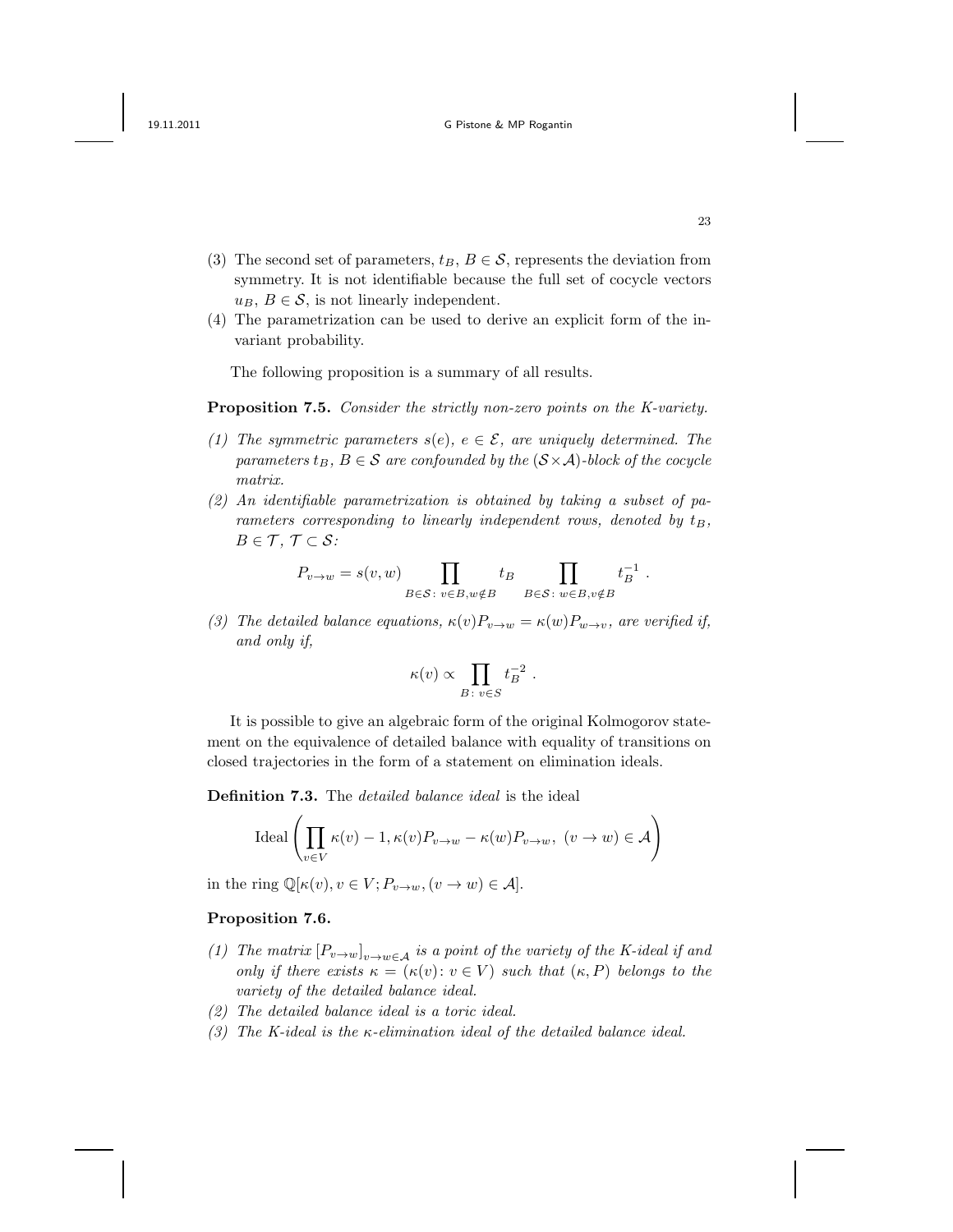24

By combining the monomial representation of the transitions and the monomial representation of the invariant probability, we obtain a classical parameterization of reversible transitions in the form

$$
P_{v \to w} = s(v, w) \kappa(w)^{1/2} \kappa(v)^{-1/2} ,
$$

together with the constrain

$$
\kappa(v)^{1/2} \ge \sum_{w \ne v} s(u, w) \kappa(w)^{-1/2}
$$

.

This form is well known in the literature on the Hastings-Metropolis simulation algorithm, where we are given an unnormalized positive probability  $\kappa$  and a transition  $Q_{v\to w} > 0$  if  $(v \to w) \in A$ . We are required to produce a new transition  $P_{v\to w} = Q_{v\to w} \alpha(v, w)$  such that P is reversible with invariant probability  $\kappa$  and  $0 < \alpha(v, w) \leq 1$ . We have

$$
Q_{v \to w} \alpha(v, w) = s(v, w) \kappa(w)^{1/2} \kappa(v)^{-1/2}
$$

and moreover we want

$$
\alpha(v, w) = \frac{s(v, w)\kappa(w)^{1/2}}{Q_{v \to w}\kappa(v)^{1/2}} \le 1.
$$

**Proposition 7.7.** Let Q be a probability on  $V \times V$ , strictly positive on  $\mathcal{E}$ , and let  $\pi(x) = \sum_{y} Q(x, y)$ . If  $f : ]0, 1[\times]0, 1[\rightarrow]0, 1[$  is a symmetric function such that  $f(u, v) \leq u \wedge v$  then

$$
P(x,y) = \begin{cases} f(Q(x,y), Q(y,x)), & \{x,y\} \in \mathcal{E}, \\ \pi(x) - \sum_{y:\ y \neq x} P(x,y), & x = y, \\ 0 & otherwise, \end{cases}
$$

is a 2-reversible probability on  $\mathcal E$  such that  $\pi(x) = \sum_{y} P(x, y)$ , positive if Q is positive.

The proposition applies to various cases of interes, e.g.  $f(u, v) = u \wedge v$ ,  $f(u, v) = uv/(u + v), f(u, v) = uv.$ 

### Notes

A recent exposition of the theory of reversible MCs appears in the lecture notes by Aldous and Fill.<sup>28</sup> We use standard results in graph theory, see e.g. the monograph by Bollobas.<sup>29</sup> Here we mainly follow our paper.<sup>30</sup> The application to simulation is discussed e.g. in the monograph by Liu.<sup>31</sup>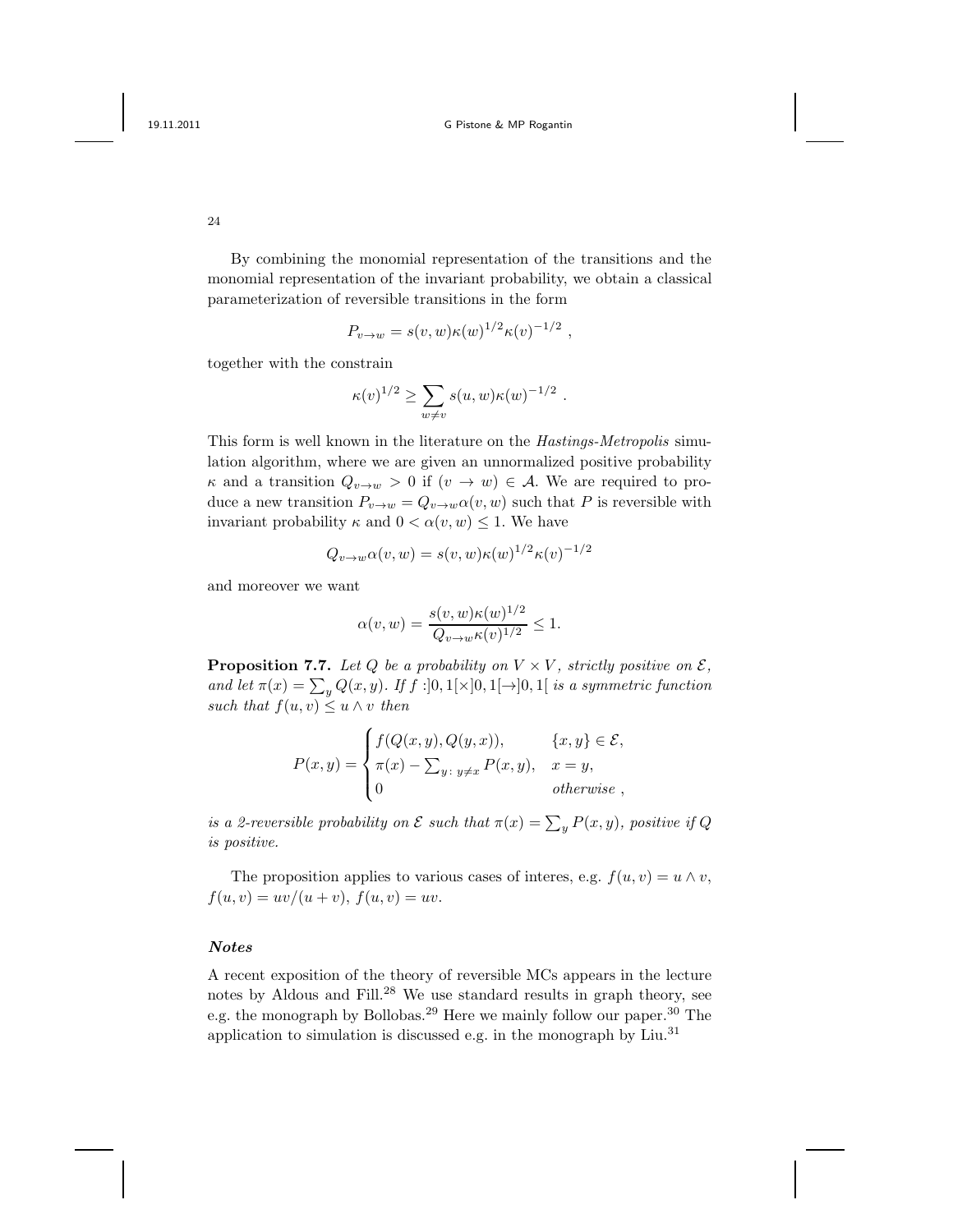## Discussion

The basic notions in Probability and Mathematical Statistics are those of independence and conditioning, which in turn are expressed by product of probability and conditional probability. It is not by chance that almost all classical statistical models have a product form and that the logarithmic transformations are a key ingredient of computation in Statistics. Modern Combinatorial and Computational Commutative Algebra have provided a unifying framework for the diverse instances of such basic structures. In particular, the notion of toric ideal captures the essentials of what we have called Lattice Exponential Families, i.e. the discrete case that is rife in Applied Statistics and Statistical Physics. We have presented an overview of the algebraic theory of statistical models that fall under the scheme, together with an algebraic discussion of their limit cases and their differentiation. The application to Markov chains is an expansion of these ideas to objects that do not belong to a probability simplex. This is actually a special case of a more general interesting theory, namely Bayes networks. It is likely to expect applications to bayesian statistics, a topic we have not touched upon.

We thank the organizers of the Osaka conference, especially professor Takayuki Hibi for providing an ideal place to discuss these, and related, ideas. We thank Paolo Baldi, Francesco Grande, Luigi Malagò, Fabio Rapallo for useful discussions while this paper was in preparation.

#### References

- 1. G. Gallavotti, Statistical mechanics. A short treatise, Texts and Monographs in Physics (Springer-Verlag, Berlin, 1999).
- 2. O. E. Barndorff-Nielsen, Information and Exponential Families in Statistical Theory (John Wiley & Sons, New York, 1978).
- 3. M. J. Wainwright and M. I. Jordan, Foundations and Trends in Machine Learning 1, 1 (2008).
- 4. N. N. Cencov, *Statistical decision rules and optimal inference*, Translations of Mathematical Monographs, Vol. 53 (American Mathematical Society, Providence, R.I., 1982). Translation from the Russian edited by Lev J. Leifman.
- 5. A. P. Dawid, Ann. Statist. 3, 1231 (1975).
- 6. A. P. Dawid, Ann. Statist. 5, 1249 (1977).
- 7. G. Pistone and C. Sempi, Ann. Statist. 23, 1543 (1995).
- 8. G. Pistone, E. Riccomagno and H. P. Wynn, Algebraic statistics. Computational commutative algebra in statistics, Monographs on Statistics and Applied Probability, Vol. 89 (Chapman & Hall/CRC, Boca Raton, FL, 2001).
- 9. D. Geiger, C. Meek and B. Sturmfels, Ann. Statist. 34, 1463 (2006).
- 10. B. Efron, Ann. Statist. 6, 362 (1978).